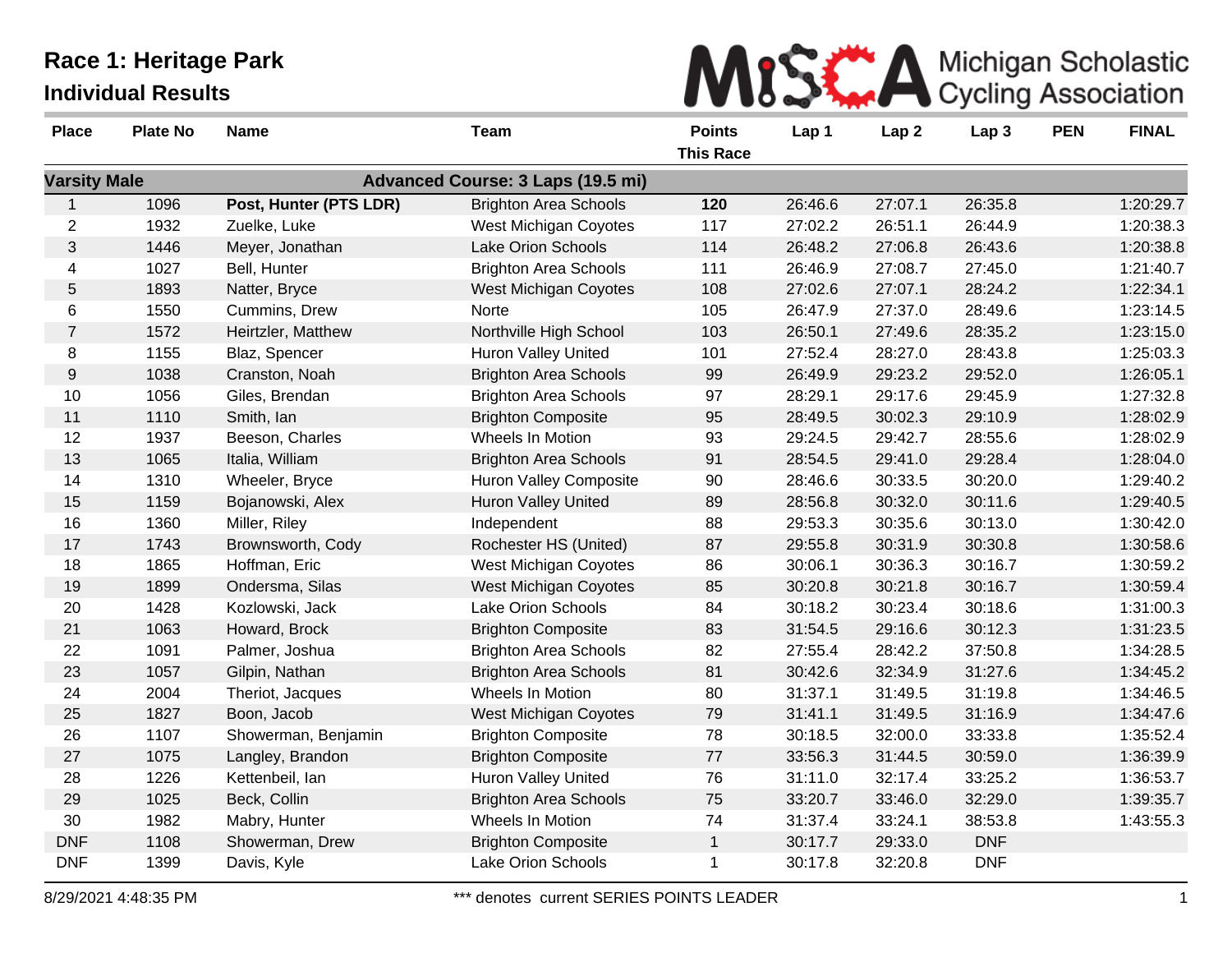

| <b>Place</b>          | <b>Plate No</b> | <b>Name</b>                              | <b>Team</b>                              | <b>Points</b><br><b>This Race</b> | Lap 1   | Lap <sub>2</sub> | Lap 3      | <b>PEN</b> | <b>FINAL</b> |
|-----------------------|-----------------|------------------------------------------|------------------------------------------|-----------------------------------|---------|------------------|------------|------------|--------------|
| <b>DNF</b>            | 1815            | Schmid, Collin                           | <b>Team Green</b>                        | $\mathbf{1}$                      | 35:21.9 | 40:48.9          | <b>DNF</b> |            |              |
| <b>DNF</b>            | 1990            | Perkey, Cullen                           | Wheels In Motion                         | 1                                 | 27:30.9 | 29:42.1          | <b>DNF</b> |            |              |
| <b>DNF</b>            | 5002            | Brower, David                            | Independent                              | $\mathbf{1}$                      | 26:46.3 | <b>DNF</b>       | <b>DNF</b> |            |              |
| <b>Varsity Female</b> |                 |                                          | <b>Advanced Course: 3 Laps (19.5 mi)</b> |                                   |         |                  |            |            |              |
| 1                     | 1046            | Droese, Katherine (PTS LDR)              | <b>Brighton Area Schools</b>             | 120                               | 30:13.1 | 31:04.4          | 31:19.2    |            | 1:32:36.7    |
| $\mathbf{2}$          | 1371            | Schultz, Lauren                          | Independent                              | 117                               | 31:01.2 | 31:42.0          | 32:17.3    |            | 1:35:00.6    |
| 3                     | 1890            | Miller, Anabel                           | West Michigan Coyotes                    | 114                               | 30:55.5 | 31:47.8          | 33:31.7    |            | 1:36:15.1    |
| 4                     | 1594            | DeFauw, Elizabeth                        | Orange Krush                             | 111                               | 32:19.7 | 35:19.3          | 35:12.9    |            | 1:42:52.0    |
| 5                     | 1856            | Forrester, Addison                       | <b>West Michigan Coyotes</b>             | 108                               | 33:27.4 | 36:04.1          | 36:02.2    |            | 1:45:33.9    |
| $\,6$                 | 1930            | Whitmer, Madine                          | West Michigan Coyotes                    | 105                               | 33:39.4 | 36:25.6          | 38:10.8    |            | 1:48:15.9    |
| $\overline{7}$        | 1017            | Abington, Liberty                        | <b>Brighton Area Schools</b>             | 103                               | 37:09.6 | 38:55.8          | 40:44.1    |            | 1:56:49.5    |
| <b>DNF</b>            | 1349            | Jimenez Palos, Emma                      | Independent                              | $\mathbf{1}$                      | 31:00.8 | 1:36:36.4        | <b>DNF</b> |            |              |
| <b>DNF</b>            | 1478            | Walch, Laura                             | Lake Orion Schools                       | $\mathbf{1}$                      | 40:15.7 | <b>DNF</b>       | <b>DNF</b> |            |              |
|                       |                 | <b>Junior Varsity 11-12th Grade Male</b> | <b>Advanced Course: 2 Laps (13 mi)</b>   |                                   |         |                  |            |            |              |
| $\mathbf{1}$          | 1745            | <b>Cerget, Anthony (PTS LDR)</b>         | Rochester HS (United)                    | 100                               | 29:59.4 | 30:20.8          |            |            | 1:00:20.3    |
| $\overline{2}$        | 1751            | Dagg, Paul                               | Rochester HS (United)                    | 97                                | 30:53.3 | 29:37.6          |            |            | 1:00:30.9    |
| 3                     | 1296            | Thompson, John                           | <b>Huron Valley United</b>               | 94                                | 30:52.6 | 30:49.6          |            |            | 1:01:42.2    |
| 4                     | 1079            | Lutz, Andrew                             | <b>Brighton Area Schools</b>             | 91                                | 30:52.8 | 30:52.0          |            |            | 1:01:44.8    |
| $5\,$                 | 1312            | Wilson, Evan                             | Huron Valley United                      | 88                                | 31:51.9 | 32:30.3          |            |            | 1:04:22.2    |
| 6                     | 1800            | Tapert, Bryce                            | Rochester HS (United)                    | 85                                | 33:06.5 | 32:04.8          |            |            | 1:05:11.3    |
| $\overline{7}$        | 1799            | Tapert, Bayden                           | Rochester HS (United)                    | 83                                | 33:07.7 | 32:30.2          |            |            | 1:05:38.0    |
| 8                     | 1316            | Wolcott, Garrett                         | <b>Huron Valley United</b>               | 81                                | 31:33.2 | 34:26.5          |            |            | 1:05:59.8    |
| 9                     | 1575            | Herger, Michael                          | Northville High School                   | 79                                | 32:32.1 | 33:47.3          |            |            | 1:06:19.4    |
| $10$                  | 1043            | Deetz, Nathan                            | <b>Brighton Area Schools</b>             | 77                                | 33:10.4 | 33:09.1          |            |            | 1:06:19.5    |
| 11                    | 1378            | Stephenson, Drake                        | Independent                              | 75                                | 33:06.8 | 33:14.1          |            |            | 1:06:21.0    |
| 12                    | 1122            | Witte, Zachary                           | <b>Brighton Area Schools</b>             | 73                                | 32:41.6 | 33:39.9          |            |            | 1:06:21.5    |
| 13                    | 1322            | Bixby, Carter                            | Independent                              | 71                                | 33:05.6 | 33:31.4          |            |            | 1:06:37.1    |
| 14                    | 1778            | Navetta, Nick                            | Rochester HS (United)                    | 70                                | 33:11.1 | 33:26.3          |            |            | 1:06:37.5    |
| 15                    | 1023            | Banas, Chase                             | <b>Brighton Area Schools</b>             | 69                                | 33:04.6 | 34:35.8          |            |            | 1:07:40.5    |
| 16                    | 1175            | Carlsen, Nolan                           | <b>Huron Valley United</b>               | 68                                | 33:54.0 | 33:58.9          |            |            | 1:07:53.0    |
| 17                    | 5023            | Sirken, Jonas                            | Independent                              | 67                                | 34:08.5 | 34:02.2          |            |            | 1:08:10.8    |
| 18                    | 1772            | Li, Rongbang                             | Rochester HS (United)                    | 66                                | 33:51.2 | 34:47.4          |            |            | 1:08:38.7    |
| 19                    | 1877            | Loewen, Florenc                          | <b>West Michigan Coyotes</b>             | 65                                | 33:56.6 | 35:27.9          |            |            | 1:09:24.6    |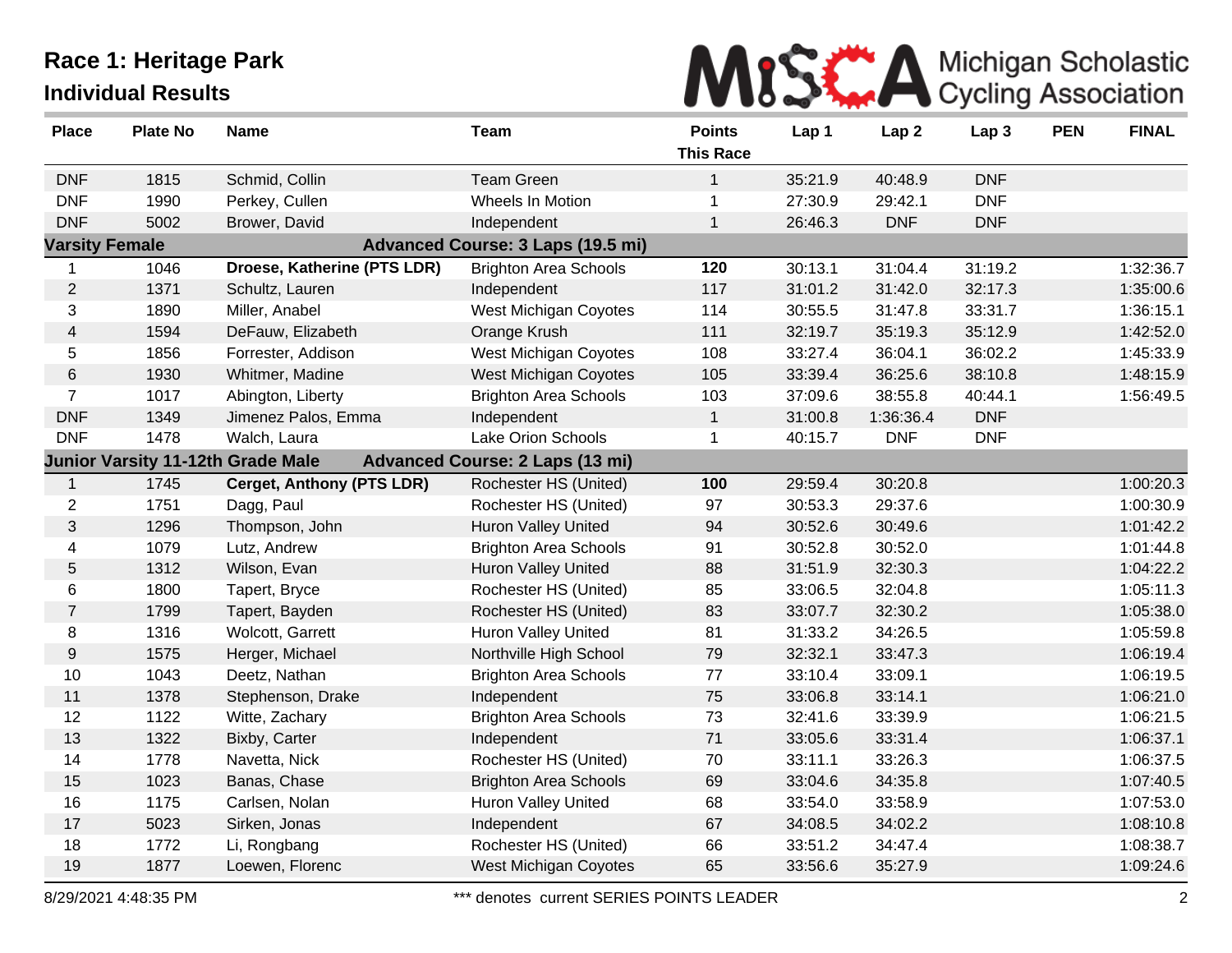

| <b>Place</b>     | <b>Plate No</b> | <b>Name</b>                             | <b>Team</b>                            | <b>Points</b><br><b>This Race</b> | Lap 1   | Lap <sub>2</sub> | Lap <sub>3</sub> | <b>PEN</b> | <b>FINAL</b> |
|------------------|-----------------|-----------------------------------------|----------------------------------------|-----------------------------------|---------|------------------|------------------|------------|--------------|
| 20               | 1112            | St.Laurent, Reid                        | <b>Brighton Composite</b>              | 64                                | 34:06.4 | 35:32.6          |                  |            | 1:09:39.0    |
| 21               | 1552            | Albrecht, Matthew                       | NE Indiana Trailblazers                | 63                                | 34:07.6 | 35:52.2          |                  |            | 1:09:59.8    |
| 22               | 1051            | Franks, Caleb                           | <b>Brighton Area Schools</b>           | 62                                | 34:05.5 | 36:06.0          |                  |            | 1:10:11.5    |
| 23               | 1802            | Weir, Harrison                          | Rochester HS (United)                  | 61                                | 36:02.7 | 35:56.2          |                  |            | 1:11:58.9    |
| 24               | 1039            | Dabrowski, Henry                        | <b>Brighton Area Schools</b>           | 60                                | 36:05.2 | 39:18.6          |                  |            | 1:15:23.9    |
| 25               | 1098            | Psik, Shane                             | <b>Brighton Area Schools</b>           | 59                                | 37:08.0 | 39:21.4          |                  |            | 1:16:29.4    |
| 26               | 1111            | Sobkow, Griffin                         | <b>Brighton Area Schools</b>           | 58                                | 37:55.2 | 38:48.8          |                  |            | 1:16:44.0    |
| 27               | 1455            | Murray, Ryan                            | Lake Orion Schools                     | 57                                | 36:40.5 | 40:18.6          |                  |            | 1:16:59.1    |
| 28               | 1500            | Davis II, Thomas                        | <b>Midland MTB Crew</b>                | 56                                | 38:01.0 | 39:44.6          |                  |            | 1:17:45.7    |
| 29               | 1584            | Van Tiem, Luke                          | Northville High School                 | 55                                | 39:53.6 | 44:12.2          |                  |            | 1:24:05.8    |
| 30               | 1479            | Watts, Matthew                          | <b>Lake Orion Schools</b>              | 54                                | 47:37.5 | 45:50.6          |                  |            | 1:33:28.1    |
| 31               | 1384            | Abbott, Jacob                           | Lake Orion Schools                     | 53                                | 48:25.2 | 48:27.1          |                  |            | 1:36:52.3    |
| <b>DNF</b>       | 1080            | Mack, Andrew                            | <b>Brighton Area Schools</b>           | 1                                 | 41:32.7 | <b>DNF</b>       |                  |            |              |
|                  |                 | <b>Junior Varsity 9-10th Grade Male</b> | <b>Advanced Course: 2 Laps (13 mi)</b> |                                   |         |                  |                  |            |              |
| $\mathbf{1}$     | 1588            | <b>Bretzlaff, Joel (PTS LDR)</b>        | Orange Krush                           | 100                               | 27:34.9 | 29:08.2          |                  |            | 56:43.1      |
| $\overline{2}$   | 1561            | Loshe, Wesley                           | NE Indiana Trailblazers                | 97                                | 28:03.7 | 29:41.6          |                  |            | 57:45.3      |
| $\mathfrak{S}$   | 1271            | Porter, Louis                           | <b>Huron Valley United</b>             | 94                                | 28:01.3 | 29:50.2          |                  |            | 57:51.6      |
| 4                | 1825            | Boer, Gerrit                            | West Michigan Coyotes                  | 91                                | 29:27.0 | 28:59.4          |                  |            | 58:26.5      |
| $\sqrt{5}$       | 1445            | Meyer, James                            | <b>Lake Orion Schools</b>              | 88                                | 30:04.7 | 28:27.2          |                  |            | 58:32.0      |
| 6                | 1551            | Ellis, Grady                            | Norte                                  | 85                                | 29:06.9 | 29:25.8          |                  |            | 58:32.7      |
| $\overline{7}$   | 1249            | McCormick, Aidan                        | <b>Huron Valley United</b>             | 83                                | 29:05.4 | 29:49.4          |                  |            | 58:54.9      |
| $\,8\,$          | 1882            | Marine, Drake                           | West Michigan Coyotes                  | 81                                | 29:06.9 | 30:32.0          |                  |            | 59:39.0      |
| $\boldsymbol{9}$ | 1231            | Kowalski, Carson                        | Huron Valley United                    | 79                                | 29:43.9 | 30:38.1          |                  |            | 1:00:22.0    |
| 10               | 1556            | Hall, Levi                              | NE Indiana Trailblazers                | $77$                              | 30:19.1 | 30:57.7          |                  |            | 1:01:16.9    |
| 11               | 1476            | Tait, Grady                             | Lake Orion Schools                     | 75                                | 30:41.5 | 30:38.4          |                  |            | 1:01:20.0    |
| 12               | 1984            | Mazak, Aidan                            | Wheels In Motion                       | 73                                | 29:04.9 | 33:10.1          |                  |            | 1:02:15.0    |
| 13               | 1859            | Frehr, Haydon                           | West Michigan Coyotes                  | 71                                | 29:37.4 | 32:45.1          |                  |            | 1:02:22.5    |
| 14               | 1157            | Blazic, Lucas                           | Huron Valley Composite                 | 70                                | 31:11.0 | 31:56.9          |                  |            | 1:03:08.0    |
| 15               | 1272            | Rambo, Josh                             | Huron Valley United                    | 69                                | 30:19.1 | 32:58.9          |                  |            | 1:03:18.1    |
| 16               | 1565            | Serrani, Jude                           | NE Indiana Trailblazers                | 68                                | 30:48.7 | 32:53.1          |                  |            | 1:03:41.8    |
| 17               | 1191            | Culver, Evan                            | <b>Huron Valley United</b>             | 67                                | 30:14.0 | 33:41.3          |                  |            | 1:03:55.3    |
| 18               | 1977            | Landis, Gabriel                         | Wheels In Motion                       | 66                                | 31:53.3 | 32:12.4          |                  |            | 1:04:05.8    |
| 19               | 1269            | Park, Thomas                            | <b>Huron Valley United</b>             | 65                                | 32:08.1 | 32:07.0          |                  |            | 1:04:15.1    |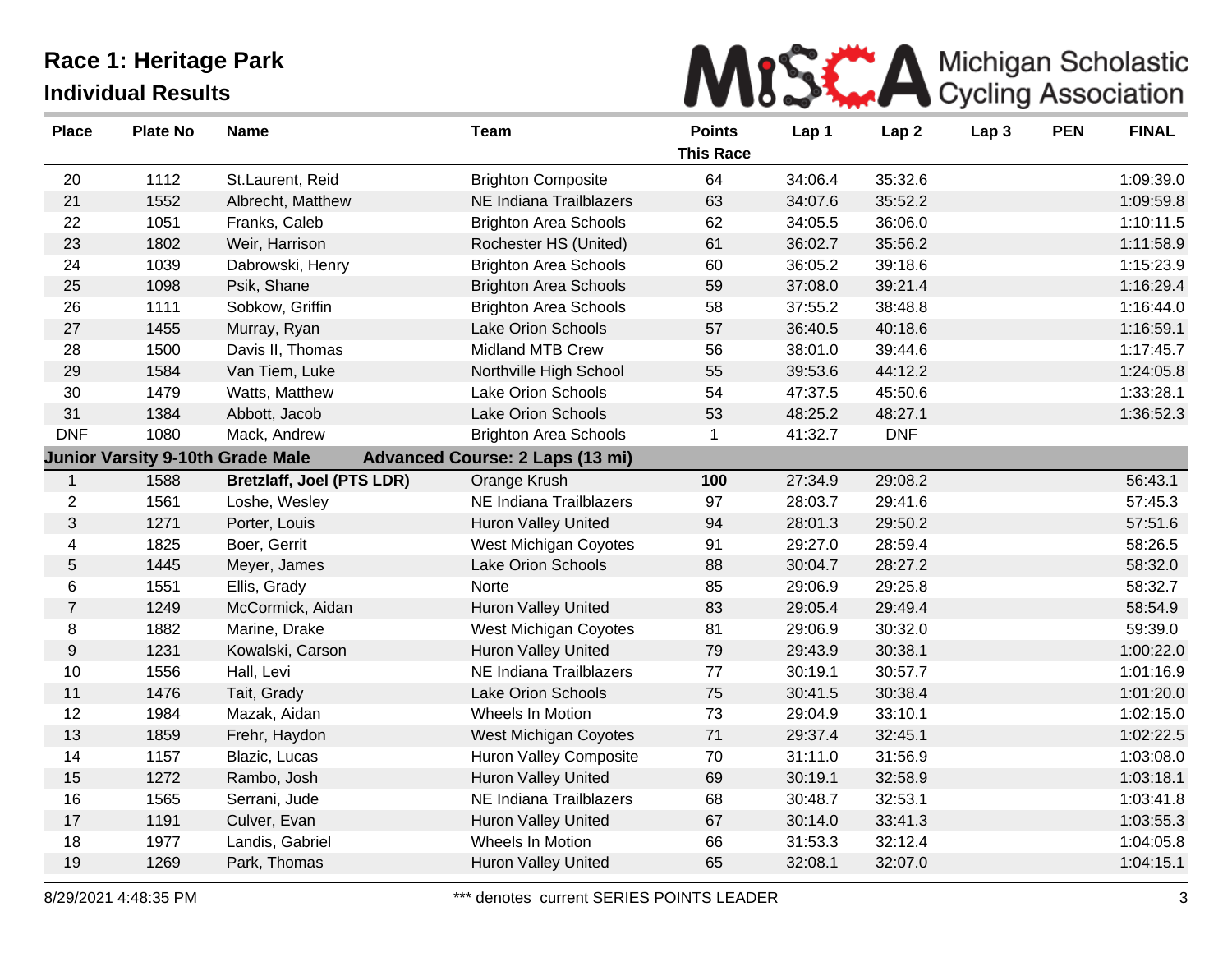

| <b>Place</b>   | <b>Plate No</b>              | <b>Name</b>             | <b>Team</b>                            | <b>Points</b>    | Lap 1      | Lap <sub>2</sub> | Lap <sub>3</sub> | <b>PEN</b> | <b>FINAL</b> |
|----------------|------------------------------|-------------------------|----------------------------------------|------------------|------------|------------------|------------------|------------|--------------|
|                |                              |                         |                                        | <b>This Race</b> |            |                  |                  |            |              |
| 20             | 1895                         | Nykamp, Lucas           | West Michigan Coyotes                  | 64               | 32:06.6    | 33:07.5          |                  |            | 1:05:14.2    |
| 21             | 1328                         | Clement, Owen           | Independent                            | 63               | 31:43.1    | 35:34.3          |                  |            | 1:07:17.5    |
| 22             | 1144                         | Shipman, Matthew        | Heritage Jackrabbits                   | 62               | 32:35.8    | 34:43.8          |                  |            | 1:07:19.7    |
| 23             | 1077                         | Lukasik, John           | <b>Brighton Composite</b>              | 61               | 32:07.7    | 35:18.9          |                  |            | 1:07:26.6    |
| 24             | 1227                         | Koenig, Griffin         | <b>Huron Valley United</b>             | 60               | 33:16.4    | 35:40.0          |                  |            | 1:08:56.5    |
| 25             | 1938                         | Bertcher, Samuel        | Wheels In Motion                       | 59               | 34:12.7    | 34:57.3          |                  |            | 1:09:10.1    |
| 26             | 1459                         | Parsons, Cavan          | Lake Orion Composite                   | 58               | 32:46.5    | 36:35.5          |                  |            | 1:09:22.0    |
| 27             | 5026                         | Lemmon, Jeremiah        | NE Indiana Trailblazers                | 57               | 33:22.5    | 36:10.9          |                  |            | 1:09:33.5    |
| 28             | 1784                         | Rodda, Trystan          | Rochester HS (United)                  | 56               | 34:13.6    | 35:42.3          |                  |            | 1:09:55.9    |
| 29             | 1146                         | Webb, Noah              | Heritage Jackrabbits                   | 55               | 35:01.6    | 35:55.4          |                  |            | 1:10:57.0    |
| 30             | 1891                         | Minnerick, Levi         | West Michigan Coyotes                  | 54               | 34:12.8    | 36:57.6          |                  |            | 1:11:10.4    |
| 31             | 1071                         | Kissel, Lucas           | <b>Brighton Area Schools</b>           | 53               | 35:03.9    | 36:16.8          |                  |            | 1:11:20.7    |
| 32             | 1824                         | Blocker, Jeremy         | West Michigan Coyotes                  | 52               | 35:13.9    | 36:07.1          |                  |            | 1:11:21.1    |
| 33             | 1087                         | Morton, Riley           | <b>Brighton Area Schools</b>           | 51               | 34:51.5    | 36:30.0          |                  |            | 1:11:21.6    |
| 34             | 1471                         | Shirley, Isaac          | Lake Orion Composite                   | 50               | 35:33.9    | 36:52.5          |                  |            | 1:12:26.4    |
| 35             | 1779                         | Paradowski, Jacob       | Rochester HS (United)                  | 49               | 36:37.6    | 36:23.4          |                  |            | 1:13:01.1    |
| 36             | 1615                         | Wagner, Gavin           | Orange Krush                           | 48               | 36:11.7    | 38:43.3          |                  |            | 1:14:55.1    |
| 37             | 1481                         | Wolski, Daniel          | Lake Orion Schools                     | 47               | 38:51.4    | 37:19.3          |                  |            | 1:16:10.7    |
| 38             | 1770                         | Klippi, Ethan           | Rochester HS (United)                  | 46               | 36:40.4    | 39:35.3          |                  |            | 1:16:15.8    |
| 39             | 1102                         | Rochon, Noah            | <b>Brighton Composite</b>              | 45               | 38:26.7    | 37:50.1          |                  |            | 1:16:16.9    |
| 40             | 1866                         | Hoogeveen, Bridger      | West Michigan Coyotes                  | 44               | 35:29.3    | 41:45.6          |                  |            | 1:17:15.0    |
| 41             | 1125                         | Coffman, Finn           | Chelsea Youth MTB                      | 43               | 36:56.4    | 41:00.6          |                  |            | 1:17:57.1    |
| 42             | 1761                         | Grindem, Stuart         | Rochester HS (United)                  | 42               | 38:09.5    | 40:13.1          |                  |            | 1:18:22.6    |
| 43             | 1010                         | Jannette, Rider         | <b>Brandon Youth MTB</b>               | 41               | 38:07.7    | 41:27.2          |                  |            | 1:19:34.9    |
| 44             | 1763                         | Hemingway, George       | Rochester HS (United)                  | 40               | 38:52.8    | 41:59.0          |                  |            | 1:20:51.9    |
| 45             | 1018                         | Acree, Jason            | <b>Brighton Area Schools</b>           | 39               | 38:52.1    | 43:27.3          |                  |            | 1:22:19.5    |
| 46             | 1074                         | Lane, Andrew            | <b>Brighton Composite</b>              | 38               | 40:16.3    | 43:43.6          |                  |            | 1:24:00.0    |
| <b>DNF</b>     | 1007                         | Janette, Braeden        | <b>Brandon Youth MTB</b>               | $\mathbf{1}$     | 47:17.0    | <b>DNF</b>       |                  |            |              |
| <b>DNF</b>     | 1176                         | Carlsen, Sawyer         | <b>Huron Valley United</b>             | $\mathbf 1$      | <b>DNF</b> | <b>DNF</b>       |                  |            |              |
| <b>DNF</b>     | 1765                         | Holt, Mitchell          | Rochester HS (United)                  | $\mathbf{1}$     | 37:34.8    | <b>DNF</b>       |                  |            |              |
|                | <b>Junior Varsity Female</b> |                         | <b>Advanced Course: 2 Laps (13 mi)</b> |                  |            |                  |                  |            |              |
| $\mathbf 1$    | 1172                         | Caldwell, Nya (PTS LDR) | Huron Valley United                    | 100              | 32:19.3    | 32:51.4          |                  |            | 1:05:10.7    |
| $\overline{2}$ | 1315                         | Wittman, Cate           | <b>Huron Valley United</b>             | 97               | 32:18.4    | 33:10.6          |                  |            | 1:05:29.0    |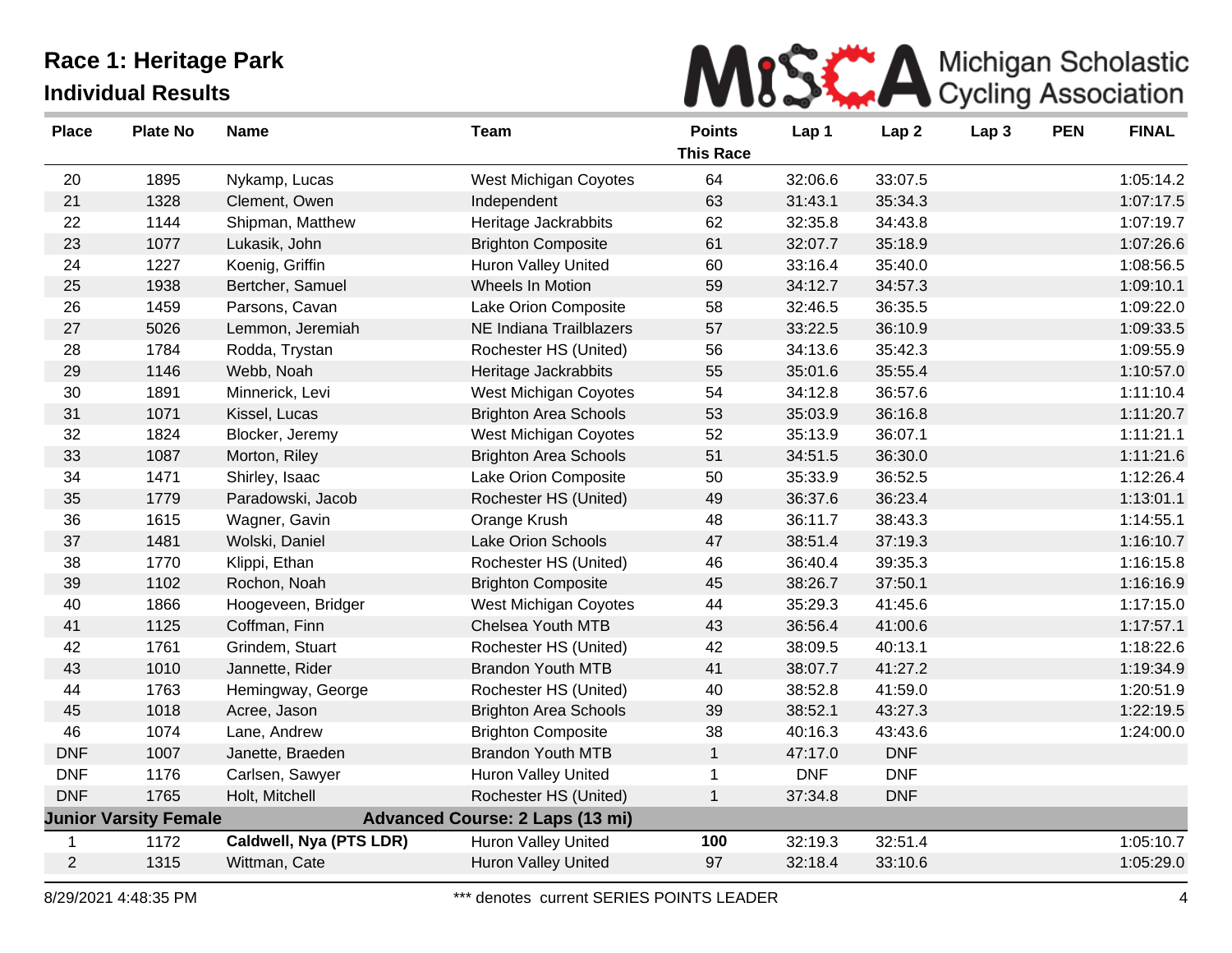

| <b>Place</b>   | <b>Plate No</b>                    | <b>Name</b>              | <b>Team</b>                            | <b>Points</b>    | Lap 1      | Lap <sub>2</sub> | Lap <sub>3</sub> | <b>PEN</b> | <b>FINAL</b> |
|----------------|------------------------------------|--------------------------|----------------------------------------|------------------|------------|------------------|------------------|------------|--------------|
|                |                                    |                          |                                        | <b>This Race</b> |            |                  |                  |            |              |
| 3              | 1264                               | Osterhart, Laura         | <b>Huron Valley United</b>             | 94               | 35:21.7    | 37:22.8          |                  |            | 1:12:44.5    |
| $\overline{4}$ | 1013                               | Royse, Bethany           | <b>Brandon Youth MTB</b>               | 91               | 37:17.0    | 37:09.8          |                  |            | 1:14:26.8    |
| 5              | 5007                               | Spearman, Bodelle        | West Michigan Coyotes                  | 88               | 38:23.4    | 41:48.9          |                  |            | 1:20:12.3    |
| $\,6$          | 1756                               | Feldkamp, Rowan          | Rochester HS (United)                  | 85               | 40:12.4    | 41:41.2          |                  |            | 1:21:53.7    |
| $\overline{7}$ | 1424                               | Jones, Sydnie            | <b>Lake Orion Schools</b>              | 83               | 40:30.4    | 41:33.0          |                  |            | 1:22:03.4    |
| 8              | 1137                               | Henderson, Tulia         | <b>Detroit Country Day</b>             | 81               | 38:42.5    | 44:15.5          |                  |            | 1:22:58.1    |
| 9              | 1566                               | Vasquez, Kyra            | NE Indiana Trailblazers                | 79               | 40:11.3    | 44:03.7          |                  |            | 1:24:15.1    |
| 10             | 1129                               | Paddock, Lillian         | Chelsea Youth MTB                      | 77               | 41:16.9    | 43:44.8          |                  |            | 1:25:01.7    |
| 11             | 1012                               | Patnaude, Emily          | <b>Brandon Youth MTB</b>               | 75               | 41:53.2    | 45:48.1          |                  |            | 1:27:41.3    |
| 12             | 1787                               | Rossey, Isabella         | Rochester HS (United)                  | 73               | 43:05.2    | 44:53.6          |                  |            | 1:27:58.8    |
| 13             | 1759                               | Gaudreau, Rachel         | Rochester HS (United)                  | 71               | 42:56.2    | 46:35.1          |                  |            | 1:29:31.4    |
| <b>DNF</b>     | 1454                               | Murray, Lauren           | Lake Orion Schools                     | $\mathbf{1}$     | <b>DNF</b> | <b>DNF</b>       |                  |            |              |
|                | <b>Advanced Middle School Male</b> |                          | <b>Advanced Course: 2 Laps (13 mi)</b> |                  |            |                  |                  |            |              |
| 1              | 1200                               | Garris, Elijah (PTS LDR) | Huron Valley United                    | 85               | 29:09.6    | 29:50.5          |                  |            | 59:00.1      |
| $\overline{2}$ | 1320                               | Adamski, Kash            | Independent                            | 82               | 30:42.3    | 31:23.8          |                  |            | 1:02:06.2    |
| 3              | 1605                               | Marchese, Kristian       | Orange Krush                           | 79               | 30:52.1    | 31:57.9          |                  |            | 1:02:50.1    |
| 4              | 1752                               | Dagg, Samuel             | Rochester HS (United)                  | 76               | 31:05.0    | 32:07.5          |                  |            | 1:03:12.5    |
| 5              | 1321                               | Beaubien, Bastien        | Orange Krush                           | 73               | 31:05.2    | 32:31.9          |                  |            | 1:03:37.1    |
| $\,6$          | 1299                               | Tobiczyk, Oswald         | Huron Valley United                    | 70               | 32:10.0    | 33:35.7          |                  |            | 1:05:45.7    |
| $\overline{7}$ | 1885                               | Martin, Brevin           | West Michigan Coyotes                  | 68               | 32:35.4    | 33:25.6          |                  |            | 1:06:01.1    |
| 8              | 1166                               | Brzuchanski, Emery       | <b>Huron Valley United</b>             | 66               | 33:33.0    | 32:35.0          |                  |            | 1:06:08.0    |
| 9              | 2001                               | Smith, Donald            | Wheels In Motion                       | 64               | 33:33.0    | 35:13.2          |                  |            | 1:08:46.2    |
| 10             | 1618                               | Werth, Jayden            | Orange Krush                           | 62               | 33:18.0    | 35:29.0          |                  |            | 1:08:47.1    |
| 11             | 1600                               | James, Evan              | Orange Krush                           | 60               | 34:19.9    | 34:54.7          |                  |            | 1:09:14.6    |
| 12             | 1762                               | Hawes, Benjamin          | Rochester HS (United)                  | 58               | 34:21.1    | 34:59.4          |                  |            | 1:09:20.6    |
| 13             | 1482                               | Wolski, Jakub            | Lake Orion Schools                     | 56               | 35:16.4    | 34:05.4          |                  |            | 1:09:21.9    |
| 14             | 1928                               | Wert, Henry              | West Michigan Coyotes                  | 55               | 34:43.4    | 34:54.6          |                  |            | 1:09:38.1    |
| 15             | 1817                               | Andrews, Carson          | West Michigan Coyotes                  | 54               | 34:44.0    | 35:41.4          |                  |            | 1:10:25.5    |
| 16             | 2003                               | Tall, Braden             | Wheels In Motion                       | 53               | 35:19.2    | 35:54.2          |                  |            | 1:11:13.4    |
| 17             | 1103                               | Rochowiak, Maxwell       | <b>Brighton Area Schools</b>           | 52               | 35:19.2    | 39:21.0          |                  |            | 1:14:40.2    |
| 18             | 1259                               | Murphy, Trevor           | Huron Valley United                    | 51               | 38:18.1    | 38:21.4          |                  |            | 1:16:39.6    |
| 19             | 1297                               | Tidbury, Grayson         | <b>Huron Valley United</b>             | 50               | 43:25.2    | 42:11.4          |                  |            | 1:25:36.6    |
| <b>DNF</b>     | 1116                               | Vince, Parker            | <b>Brighton Area Schools</b>           | $\mathbf{1}$     | <b>DNF</b> | <b>DNF</b>       |                  |            |              |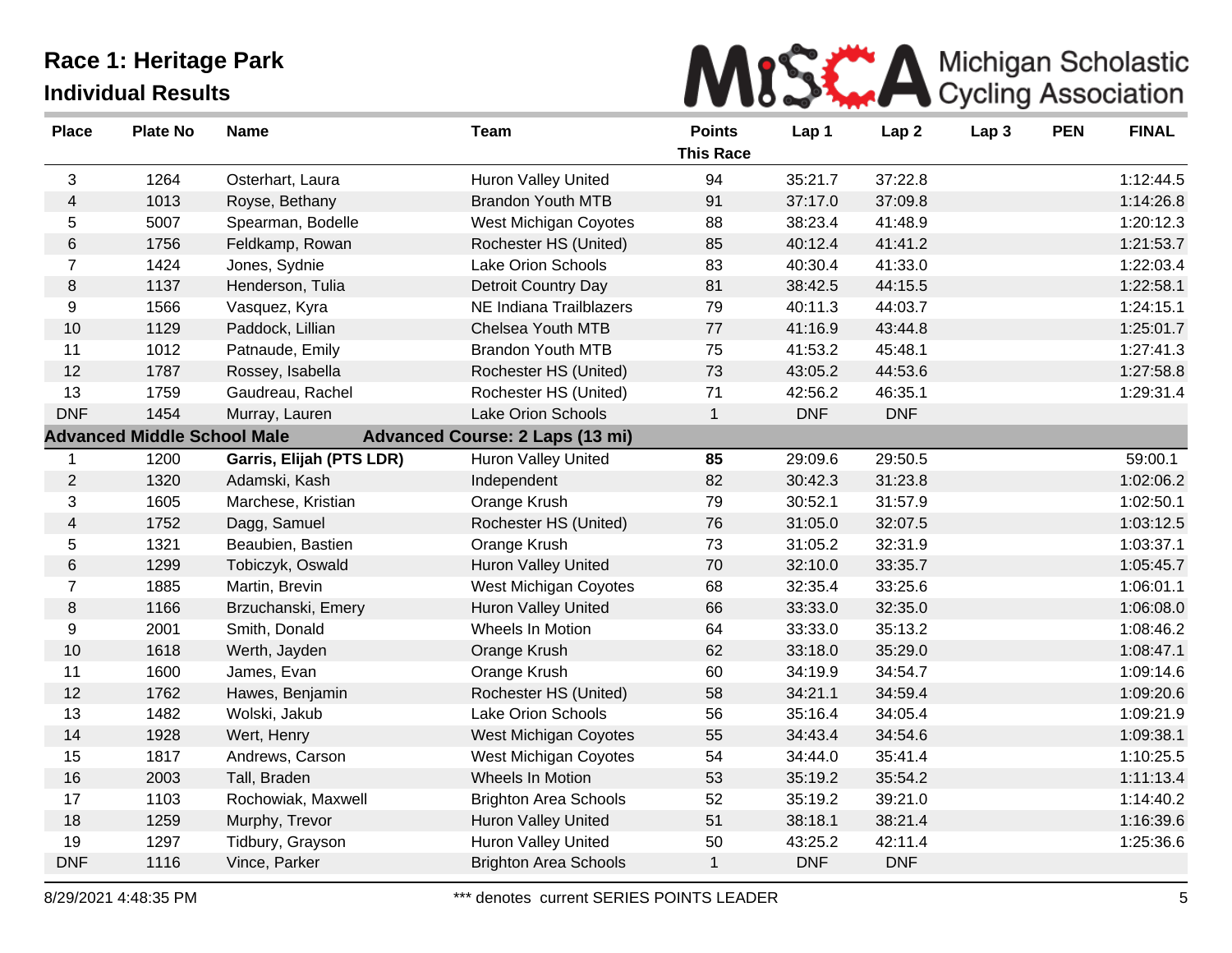

| <b>Place</b>   | <b>Plate No</b>           | <b>Name</b>                          | Team                                   | <b>Points</b><br><b>This Race</b> | Lap 1      | Lap <sub>2</sub> | Lap <sub>3</sub> | <b>PEN</b> | <b>FINAL</b> |
|----------------|---------------------------|--------------------------------------|----------------------------------------|-----------------------------------|------------|------------------|------------------|------------|--------------|
| <b>DNF</b>     | 1417                      | Heist, Ethan                         | <b>Lake Orion Schools</b>              | 1                                 | <b>DNF</b> | <b>DNF</b>       |                  |            |              |
| <b>DNF</b>     | 1887                      | McLean, Caleb                        | <b>West Michigan Coyotes</b>           | $\mathbf{1}$                      | 37:38.5    | <b>DNF</b>       |                  |            |              |
|                |                           | <b>Advanced Middle School Female</b> | <b>Advanced Course: 2 Laps (13 mi)</b> |                                   |            |                  |                  |            |              |
| $\mathbf{1}$   | 1276                      | Rosinski, Charlotte (PTS             | <b>Huron Valley United</b>             | 85                                | 31:55.4    | 32:58.6          |                  |            | 1:04:54.0    |
| $\overline{2}$ | 1593                      | DeCubber, Finley                     | Orange Krush                           | 82                                | 34:47.9    | 36:05.2          |                  |            | 1:10:53.2    |
| 3              | 1589                      | Bretzlaff, Miriam                    | Orange Krush                           | 79                                | 34:39.0    | 36:42.3          |                  |            | 1:11:21.4    |
| $\overline{4}$ | 1028                      | Bell, Sophia                         | <b>Brighton Area Schools</b>           | 76                                | 35:11.0    | 36:44.1          |                  |            | 1:11:55.1    |
| 5              | 1036                      | Cranston, Ashley                     | <b>Brighton Area Schools</b>           | 73                                | 35:22.3    | 36:41.8          |                  |            | 1:12:04.1    |
| 6              | 1470                      | Shaskos, Lauren                      | <b>Lake Orion Schools</b>              | 70                                | 36:00.8    | 38:10.0          |                  |            | 1:14:10.8    |
| $\overline{7}$ | 1232                      | Kowalski, Dalia                      | <b>Huron Valley United</b>             | 68                                | 38:58.8    | 42:19.2          |                  |            | 1:21:18.0    |
| $\,8\,$        | 1883                      | Marine, Marley                       | West Michigan Coyotes                  | 66                                | 42:04.2    | 45:39.9          |                  |            | 1:27:44.2    |
| <b>DNF</b>     | 1055                      | Giles, Anna                          | <b>Brighton Area Schools</b>           | $\mathbf 1$                       | <b>DNF</b> | <b>DNF</b>       |                  |            |              |
|                | Novice 10-12th Grade Male |                                      | Intermediate Course: 2 Laps (10 mi)    |                                   |            |                  |                  |            |              |
| $\mathbf{1}$   | 1115                      | Vereecke, Kevin (PTS LDR)            | <b>Brighton Area Schools</b>           | 80                                | 22:51.4    | 23:42.7          |                  |            | 46:34.2      |
| $\overline{2}$ | 1024                      | Beach, Isaiah                        | <b>Brighton Composite</b>              | 77                                | 23:12.1    | 23:36.4          |                  |            | 46:48.6      |
| $\mathfrak{S}$ | 1560                      | Joseph, Samuel                       | NE Indiana Trailblazers                | 74                                | 24:15.5    | 25:58.3          |                  |            | 50:13.9      |
| 4              | 1330                      | Cyrul, Michael                       | Independent                            | 71                                | 25:51.9    | 24:45.4          |                  |            | 50:37.3      |
| 5              | 1976                      | Laman, Charles                       | Wheels In Motion                       | 68                                | 25:49.5    | 25:21.9          |                  |            | 51:11.5      |
| 6              | 1033                      | Claar, Austin                        | <b>Brighton Area Schools</b>           | 65                                | 25:23.8    | 26:25.5          |                  |            | 51:49.3      |
| $\overline{7}$ | 1260                      | Nunneley, David                      | <b>Huron Valley United</b>             | 63                                | 25:40.7    | 26:16.6          |                  |            | 51:57.4      |
| 8              | 1073                      | Kuzner, Matthew                      | <b>Brighton Area Schools</b>           | 61                                | 24:59.4    | 26:58.6          |                  |            | 51:58.1      |
| 9              | 1574                      | Hentnik, Michael                     | Northville High School                 | 59                                | 25:39.0    | 26:41.7          |                  |            | 52:20.7      |
| 10             | 1204                      | Haskell, Daniel                      | Huron Valley United                    | 57                                | 25:58.9    | 27:16.8          |                  |            | 53:15.7      |
| 11             | 1393                      | Blackman, Joshua                     | <b>Lake Orion Schools</b>              | 55                                | 25:45.3    | 27:42.1          |                  |            | 53:27.5      |
| 12             | 1032                      | Chaka, Liam                          | <b>Brighton Area Schools</b>           | 53                                | 25:49.2    | 27:50.1          |                  |            | 53:39.4      |
| 13             | 1581                      | Reineke, Jackson                     | Northville High School                 | 51                                | 26:39.6    | 28:34.5          |                  |            | 55:14.1      |
| 14             | 1127                      | Krause-Bean, Curtis                  | Chelsea Youth MTB                      | 50                                | 26:39.9    | 28:52.6          |                  |            | 55:32.6      |
| 15             | 1606                      | McKee, Jacob                         | Orange Krush                           | 49                                | 27:25.1    | 28:46.5          |                  |            | 56:11.7      |
| 16             | 1064                      | Howard, Jackson                      | <b>Brighton Area Schools</b>           | 48                                | 28:34.7    | 27:40.3          |                  |            | 56:15.1      |
| 17             | 1081                      | McAllister, John                     | <b>Brighton Area Schools</b>           | 47                                | 28:21.7    | 29:03.3          |                  |            | 57:25.1      |
| 18             | 1607                      | McKee, Matthew                       | Orange Krush                           | 46                                | 27:34.0    | 29:51.6          |                  |            | 57:25.7      |
| 19             | 1031                      | Campbell, Caleb                      | <b>Brighton Area Schools</b>           | 45                                | 28:25.1    | 29:24.5          |                  |            | 57:49.6      |
| 20             | 1766                      | Ignaczak, Thomas                     | Rochester HS (United)                  | 44                                | 27:51.6    | 31:06.9          |                  |            | 58:58.6      |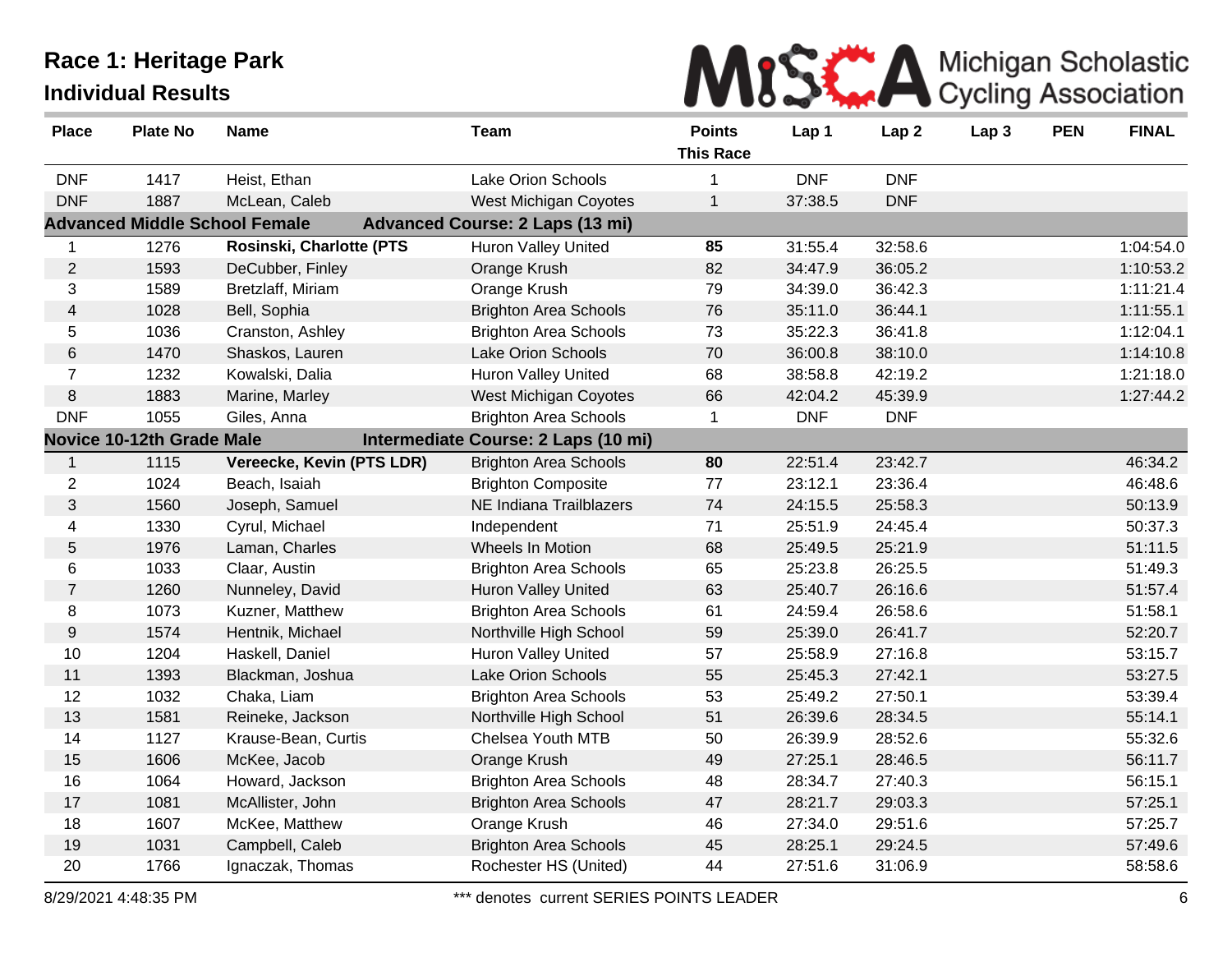

| <b>Place</b>   | <b>Plate No</b>              | <b>Name</b>             | Team                                | <b>Points</b><br><b>This Race</b> | Lap 1      | Lap <sub>2</sub> | Lap <sub>3</sub> | <b>PEN</b> | <b>FINAL</b> |
|----------------|------------------------------|-------------------------|-------------------------------------|-----------------------------------|------------|------------------|------------------|------------|--------------|
| 21             | 1801                         | Weaver, Andrew          | Rochester HS (United)               | 43                                | 28:50.0    | 31:15.7          |                  |            | 1:00:05.7    |
| 22             | 1128                         | Martz, Ethan            | Chelsea Youth MTB                   | 42                                | 30:19.8    | 30:18.3          |                  |            | 1:00:38.2    |
| 23             | 1792                         | Schell, Quinten         | Rochester HS (United)               | 41                                | 29:34.1    | 31:44.9          |                  |            | 1:01:19.0    |
| 24             | 1914                         | Todd, Brayden           | West Michigan Coyotes               | 40                                | 30:20.4    | 31:16.0          |                  |            | 1:01:36.5    |
| 25             | 1040                         | Dabrowski, Walter       | <b>Brighton Area Schools</b>        | 39                                | 30:19.8    | 32:21.6          |                  |            | 1:02:41.4    |
| 26             | 1118                         | Voss, Cullen            | <b>Brighton Composite</b>           | 38                                | 48:58.5    | 30:03.6          |                  |            | 1:19:02.2    |
| 27             | 1048                         | Evans, James            | <b>Brighton Area Schools</b>        | 37                                | 39:56.3    | 42:14.9          |                  |            | 1:22:11.2    |
| <b>DNF</b>     | 1121                         | Welter, Lucas           | <b>Brighton Area Schools</b>        | $\mathbf{1}$                      | 30:33.6    | <b>DNF</b>       |                  |            |              |
|                | <b>Novice 9th Grade Male</b> |                         | Intermediate Course: 2 Laps (10 mi) |                                   |            |                  |                  |            |              |
| $\mathbf{1}$   | 1280                         | Sanchez, Noah (PTS LDR) | <b>Huron Valley United</b>          | 80                                | 22:58.9    | 24:05.8          |                  |            | 47:04.8      |
| $\overline{c}$ | 1576                         | Holm, Brody             | Northville High School              | 77                                | 24:56.8    | 24:39.6          |                  |            | 49:36.4      |
| 3              | 1578                         | Matsumoto, Naoki        | Northville High School              | 74                                | 24:57.4    | 25:30.3          |                  |            | 50:27.8      |
| 4              | 1119                         | Voss, Sawyer            | <b>Brighton Composite</b>           | 71                                | 25:15.3    | 25:53.2          |                  |            | 51:08.6      |
| 5              | 1277                         | Rossetti, Austin        | <b>Huron Valley Composite</b>       | 68                                | 25:17.2    | 26:16.6          |                  |            | 51:33.9      |
| 6              | 1238                         | Lisabeth, Leo           | Huron Valley United                 | 65                                | 25:38.7    | 26:12.4          |                  |            | 51:51.1      |
| $\overline{7}$ | 1379                         | Taylor, Blake           | Independent                         | 63                                | 25:52.2    | 26:52.6          |                  |            | 52:44.8      |
| 8              | 1049                         | Farmer, William         | <b>Brighton Area Schools</b>        | 61                                | 26:07.0    | 27:39.1          |                  |            | 53:46.2      |
| 9              | 1090                         | Osterman, Jude          | <b>Brighton Area Schools</b>        | 59                                | 26:46.9    | 28:14.7          |                  |            | 55:01.7      |
| $10$           | 1400                         | Dhruvan, Orin           | Lake Orion Schools                  | 57                                | 27:31.9    | 27:42.2          |                  |            | 55:14.2      |
| 11             | 1613                         | Timm, Evan              | Orange Krush                        | 55                                | 27:02.6    | 28:33.3          |                  |            | 55:36.0      |
| 12             | 1608                         | Paik, Tyler             | Orange Krush                        | 53                                | 27:03.2    | 28:51.2          |                  |            | 55:54.5      |
| 13             | 1741                         | Bloom, Conner           | Rochester HS (United)               | 51                                | 27:39.2    | 29:04.5          |                  |            | 56:43.7      |
| 14             | 1240                         | Luttenbacher, Evan      | Huron Valley United                 | 50                                | 27:29.7    | 29:42.8          |                  |            | 57:12.6      |
| 15             | 1773                         | Luna, Diego             | Rochester HS (United)               | 49                                | 27:57.4    | 29:24.7          |                  |            | 57:22.2      |
| 16             | 5013                         | McClure, Matthew        | Northville High School              | 48                                | 27:42.2    | 30:02.0          |                  |            | 57:44.2      |
| 17             | 1889                         | Mears, Henry            | West Michigan Coyotes               | 47                                | 28:23.2    | 30:08.7          |                  |            | 58:31.9      |
| 18             | 1421                         | Houston, Tyler          | Lake Orion Schools                  | 46                                | 27:04.8    | 32:25.4          |                  |            | 59:30.2      |
| 19             | 1042                         | deChavez, Joseph        | <b>Brighton Area Schools</b>        | 45                                | 29:29.8    | 30:29.9          |                  |            | 59:59.8      |
| 20             | 1570                         | Denby, Colin            | Northville High School              | 44                                | 30:10.3    | 30:38.0          |                  |            | 1:00:48.3    |
| 21             | 1044                         | Dezarov, Derek          | <b>Brighton Area Schools</b>        | 43                                | 29:31.7    | 31:45.2          |                  |            | 1:01:17.0    |
| 22             | 1933                         | Anderson, Frank         | Wheels In Motion                    | 42                                | 36:14.1    | 25:27.4          |                  |            | 1:01:41.5    |
| 23             | 1113                         | Tarnacki, Joseph        | <b>Brighton Area Schools</b>        | 41                                | 34:26.3    | 36:11.7          |                  |            | 1:10:38.0    |
| <b>DNF</b>     | 1416                         | Gross, Devon            | <b>Lake Orion Schools</b>           | $\mathbf 1$                       | <b>DNF</b> | <b>DNF</b>       |                  |            |              |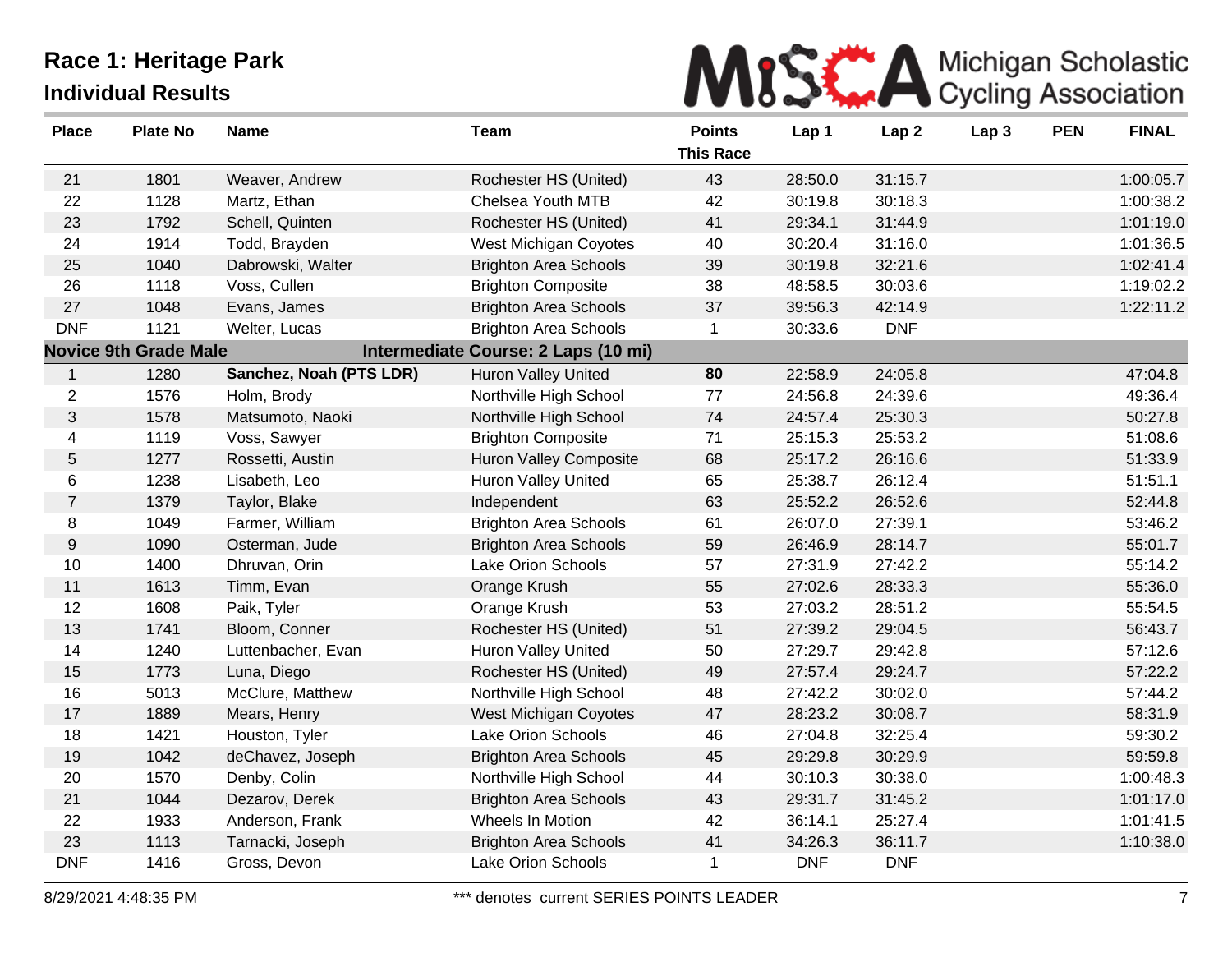

| <b>Place</b>   | <b>Plate No</b>                   | <b>Name</b>               | <b>Team</b>                         | <b>Points</b><br><b>This Race</b> | Lap 1      | Lap <sub>2</sub> | Lap <sub>3</sub> | <b>PEN</b> | <b>FINAL</b> |
|----------------|-----------------------------------|---------------------------|-------------------------------------|-----------------------------------|------------|------------------|------------------|------------|--------------|
| <b>DNF</b>     | 1508                              | Holliday, Jarod           | <b>Midland MTB Crew</b>             | 1                                 | 37:14.2    | <b>DNF</b>       |                  |            |              |
|                | <b>Novice 6-8th Grade Female</b>  |                           | Intermediate Course: 2 Laps (10 mi) |                                   |            |                  |                  |            |              |
| 1              | 1559                              | Joseph, Lilly (PTS LDR)   | NE Indiana Trailblazers             | 70                                | 25:21.6    | 25:54.2          |                  |            | 51:15.9      |
| $\overline{2}$ | 1306                              | Vogel, Taylor             | <b>Huron Valley United</b>          | 67                                | 25:55.7    | 26:00.5          |                  |            | 51:56.3      |
| 3              | 1370                              | Schultz, Brianna          | Independent                         | 64                                | 25:53.4    | 26:28.3          |                  |            | 52:21.7      |
| $\overline{4}$ | 1692                              | Opfer, Katja              | Rochester Area (RARA)               | 61                                | 26:42.6    | 28:03.5          |                  |            | 54:46.2      |
| 5              | 1981                              | Luke, Sylvia              | Wheels In Motion                    | 58                                | 27:31.8    | 28:46.0          |                  |            | 56:17.9      |
| 6              | 1929                              | Whitmer, Brigid           | West Michigan Coyotes               | 55                                | 28:29.2    | 28:13.6          |                  |            | 56:42.9      |
| $\overline{7}$ | 1738                              | Williams, Aurora          | Rochester Area (RARA)               | 53                                | 28:30.1    | 31:00.0          |                  |            | 59:30.2      |
| $\bf 8$        | 1022                              | Babas, Olivia             | <b>Brighton Area Schools</b>        | 51                                | 28:23.2    | 33:25.1          |                  |            | 1:01:48.4    |
| 9              | 1203                              | Hartman, Mallory          | <b>Huron Valley United</b>          | 49                                | 29:54.4    | 33:13.6          |                  |            | 1:03:08.0    |
| 10             | 1677                              | Malone, Katherine         | Rochester Area (RARA)               | 47                                | 31:10.9    | 33:40.9          |                  |            | 1:04:51.8    |
| 11             | 1995                              | Rogers, Samantha          | Wheels In Motion                    | 45                                | 32:12.9    | 33:52.2          |                  |            | 1:06:05.2    |
| 12             | 1173                              | Campbell, Ayla            | <b>Huron Valley United</b>          | 43                                | 31:50.4    | 36:06.6          |                  |            | 1:07:57.0    |
| 13             | 1649                              | Dossey, Victoria          | Rochester Area (RARA)               | 41                                | 32:23.5    | 35:51.9          |                  |            | 1:08:15.5    |
| 14             | 5027                              | Eicholtz, Kylie           | NE Indiana Trailblazers             | 40                                | 32:19.5    | 36:29.6          |                  |            | 1:08:49.1    |
| 15             | 1735                              | Weaver, Annalyse          | Rochester Area (RARA)               | 39                                | 33:22.5    | 36:40.9          |                  |            | 1:10:03.5    |
| 16             | 2008                              | Wozniak, Kayla            | Wheels In Motion                    | 38                                | 38:44.5    | 48:31.6          |                  |            | 1:27:16.1    |
| 17             | 1809                              | Martz, Ella               | South Lyon Youth MTB                | 37                                | 42:38.5    | 50:40.5          |                  |            | 1:33:19.1    |
| 18             | 1941                              | Bovee, Maya               | Wheels In Motion                    | 36                                | 41:40.4    | 52:29.5          |                  |            | 1:34:10.0    |
| 19             | 1149                              | Adams, Wynn               | <b>Huron Valley United</b>          | 35                                | 44:54.4    | 51:06.4          |                  |            | 1:36:00.9    |
| <b>DNF</b>     | 1021                              | Babas, Lillian            | <b>Brighton Area Schools</b>        | $\mathbf{1}$                      | <b>DNF</b> | <b>DNF</b>       |                  |            |              |
| <b>DNF</b>     | 1070                              | Kissel, Abigail           | <b>Brighton Area Schools</b>        | 1                                 | <b>DNF</b> | <b>DNF</b>       |                  |            |              |
| <b>DNF</b>     | 1171                              | Caldwell, Marin           | Huron Valley United                 | $\mathbf 1$                       | 34:28.7    | <b>DNF</b>       |                  |            |              |
| <b>DNF</b>     | 1636                              | Cuthbertson, Emily        | Rochester Area (RARA)               | 1                                 | 37:20.9    | <b>DNF</b>       |                  |            |              |
| <b>DNF</b>     | 1955                              | Hann-Morgan, Tamayra      | Wheels In Motion                    | $\mathbf 1$                       | 51:33.7    | <b>DNF</b>       |                  |            |              |
|                | <b>Novice 9-12th Grade Female</b> |                           | Intermediate Course: 2 Laps (10 mi) |                                   |            |                  |                  |            |              |
|                | 1734                              | Weaver, Abigail (PTS LDR) | Rochester Area (RARA)               | 80                                | 26:53.1    | 28:23.6          |                  |            | 55:16.7      |
| $\mathbf{2}$   | 1675                              | Malone, Abigail           | Rochester Area (RARA)               | 77                                | 28:21.8    | 29:46.7          |                  |            | 58:08.5      |
| 3              | 1179                              | Carnaghi, Savannah        | <b>Huron Valley United</b>          | 74                                | 27:51.7    | 32:09.6          |                  |            | 1:00:01.4    |
| $\overline{4}$ | 1467                              | Ruggirello, Izabella      | Lake Orion Schools                  | 71                                | 30:45.1    | 31:37.1          |                  |            | 1:02:22.3    |
| 5              | 1061                              | Hinds, Liberty            | <b>Brighton Area Schools</b>        | 68                                | 30:44.5    | 33:04.3          |                  |            | 1:03:48.9    |
| 6              | 1278                              | Russell, Kennedy          | <b>Huron Valley United</b>          | 65                                | 31:10.1    | 32:54.2          |                  |            | 1:04:04.4    |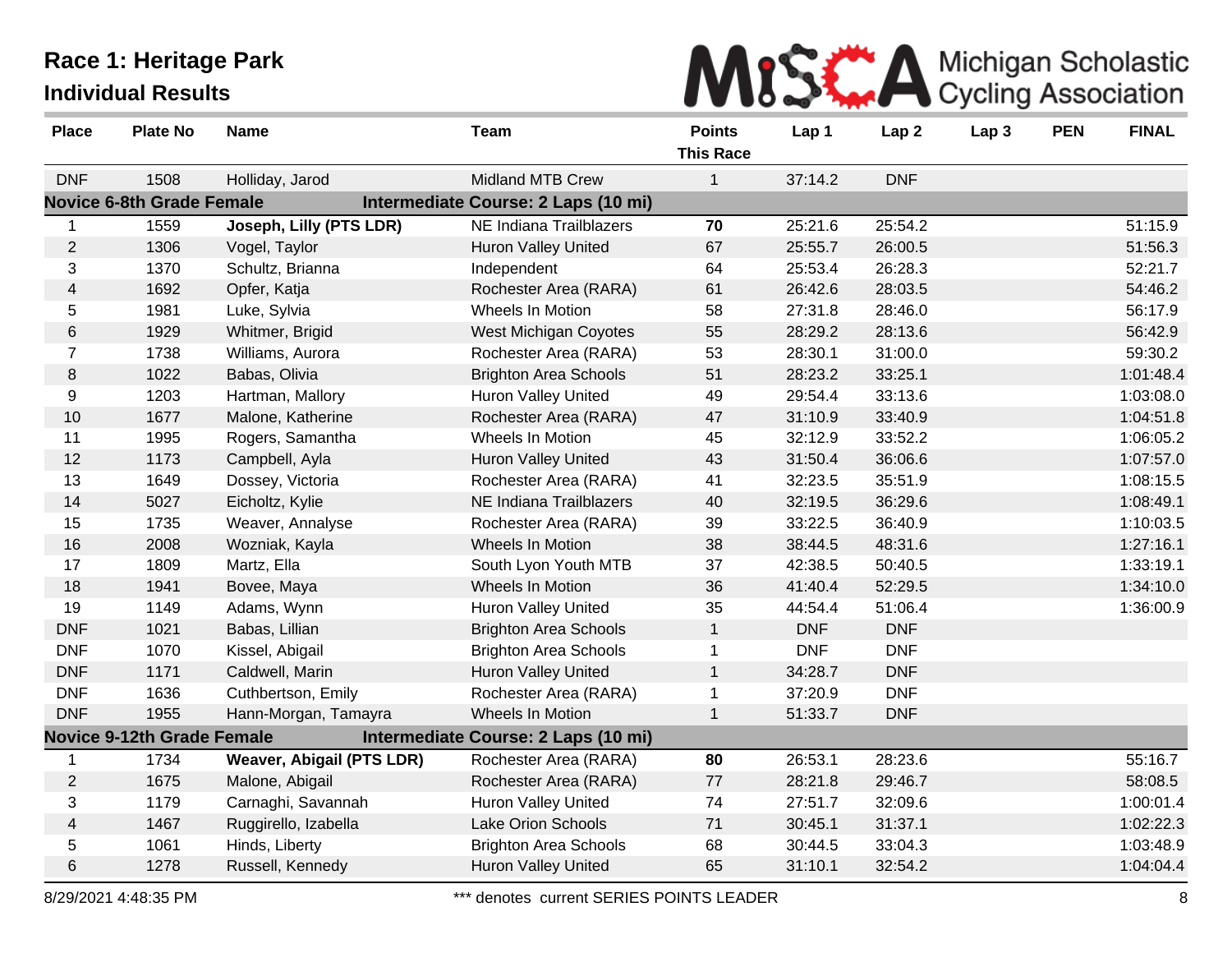# MISWA Michigan Scholastic

| <b>Place</b>   | <b>Plate No</b>              | <b>Name</b>             | <b>Team</b>                         | <b>Points</b>    | Lap 1      | Lap <sub>2</sub> | Lap <sub>3</sub> | <b>PEN</b> | <b>FINAL</b> |
|----------------|------------------------------|-------------------------|-------------------------------------|------------------|------------|------------------|------------------|------------|--------------|
|                |                              |                         |                                     | <b>This Race</b> |            |                  |                  |            |              |
| $\overline{7}$ | 1916                         | Tuohy, Desiree          | West Michigan Coyotes               | 63               | 33:07.3    | 36:20.4          |                  |            | 1:09:27.7    |
| $\,8\,$        | 1053                         | Fribley, Olivia         | <b>Brighton Area Schools</b>        | 61               | 52:27.2    | 29:49.7          |                  |            | 1:22:17.0    |
| <b>DNF</b>     | 1672                         | Longo, Sofia            | Rochester Area (RARA)               | $\mathbf{1}$     | <b>DNF</b> | <b>DNF</b>       |                  |            |              |
|                | <b>Novice 8th Grade Male</b> |                         | Intermediate Course: 2 Laps (10 mi) |                  |            |                  |                  |            |              |
| $\mathbf{1}$   | 1573                         | Hentnik, Alexander (PTS | Northville High School              | 70               | 23:08.1    | 23:39.9          |                  |            | 46:48.0      |
| $\overline{2}$ | 1596                         | Dell, Zeke              | Orange Krush                        | 67               | 23:14.4    | 25:01.1          |                  |            | 48:15.6      |
| $\sqrt{3}$     | 1935                         | Beck, Henry             | Wheels In Motion                    | 64               | 23:50.0    | 24:36.4          |                  |            | 48:26.5      |
| 4              | 1117                         | Vogt, Carmen            | <b>Brighton Area Schools</b>        | 61               | 23:06.9    | 26:12.9          |                  |            | 49:19.8      |
| $5\,$          | 1739                         | Williams, Brayden       | Rochester Area (RARA)               | 58               | 24:30.2    | 25:05.3          |                  |            | 49:35.6      |
| 6              | 1466                         | Rheault, Drew           | Lake Orion Schools                  | 55               | 24:42.4    | 25:28.1          |                  |            | 50:10.6      |
| $\overline{7}$ | 1106                         | Schandevel, Kyle        | <b>Brighton Area Schools</b>        | 53               | 25:28.1    | 26:01.9          |                  |            | 51:30.1      |
| 8              | 1683                         | Morales-Zozaya, Gorka   | Rochester Area (RARA)               | 51               | 25:49.9    | 25:58.4          |                  |            | 51:48.4      |
| $9\,$          | 5005                         | Helzerman, Linus        | Independent                         | 49               | 25:28.9    | 26:19.7          |                  |            | 51:48.7      |
| 10             | 1035                         | Cory, Mitchell          | <b>Brighton Area Schools</b>        | 47               | 25:50.1    | 26:15.3          |                  |            | 52:05.4      |
| 11             | 1311                         | Wilson, Brady           | <b>Huron Valley United</b>          | 45               | 25:49.5    | 26:45.6          |                  |            | 52:35.2      |
| 12             | 1041                         | Day, Brett              | <b>Brighton Area Schools</b>        | 43               | 25:50.3    | 27:32.6          |                  |            | 53:23.0      |
| 13             | 1991                         | Picinotti, Van          | Wheels In Motion                    | 41               | 26:06.6    | 28:16.3          |                  |            | 54:23.0      |
| 14             | 1598                         | Greene, Eagan           | Orange Krush                        | 40               | 27:20.2    | 28:48.8          |                  |            | 56:09.0      |
| 15             | 1852                         | Elms, Jack              | West Michigan Coyotes               | 39               | 26:45.5    | 29:40.9          |                  |            | 56:26.5      |
| 16             | 1143                         | Koebbe, Zackery         | Heritage Jackrabbits                | 38               | 28:02.7    | 28:27.6          |                  |            | 56:30.4      |
| 17             | 1769                         | Kandage, Aditya         | Rochester HS (United)               | 37               | 28:02.1    | 28:33.8          |                  |            | 56:36.0      |
| 18             | 1448                         | Morgan, Kevin           | <b>Lake Orion Schools</b>           | 36               | 28:02.8    | 28:49.5          |                  |            | 56:52.4      |
| 19             | 1947                         | Ellis, Henry            | Wheels In Motion                    | 35               | 29:08.4    | 27:59.7          |                  |            | 57:08.2      |
| 20             | 2005                         | Whitacre, Kai           | Wheels In Motion                    | 34               | 28:51.3    | 28:19.9          |                  |            | 57:11.3      |
| 21             | 1956                         | Helms, Hayden           | Wheels In Motion                    | 33               | 29:23.4    | 28:02.6          |                  |            | 57:26.0      |
| 22             | 1215                         | Jackson, Calvin         | <b>Huron Valley United</b>          | 32               | 28:02.3    | 30:08.8          |                  |            | 58:11.1      |
| 23             | 1145                         | Warner, Carson          | Heritage Jackrabbits                | 31               | 29:23.7    | 30:52.5          |                  |            | 1:00:16.3    |
| 24             | 1612                         | Thompson, Jacob         | Orange Krush                        | 30               | 29:22.8    | 31:04.9          |                  |            | 1:00:27.8    |
| 25             | 1662                         | Kotenko, Kenneth        | Rochester Area (RARA)               | 29               | 30:53.3    | 30:52.0          |                  |            | 1:01:45.3    |
| 26             | 1006                         | Hylton, Jacob           | <b>Brandon Youth MTB</b>            | 28               | 30:51.2    | 31:06.4          |                  |            | 1:01:57.7    |
| 27             | 1592                         | Cornwell, Charles       | Orange Krush                        | 27               | 30:50.3    | 34:12.7          |                  |            | 1:05:03.1    |
| 28             | 1123                         | Anderson, Cash          | Chelsea Youth MTB                   | 26               | 27:35.6    | 37:29.7          |                  |            | 1:05:05.4    |
| 29             | 1737                         | Widlicka, Jonathan      | Rochester Area (RARA)               | 25               | 30:55.2    | 34:10.3          |                  |            | 1:05:05.6    |
|                |                              |                         |                                     |                  |            |                  |                  |            |              |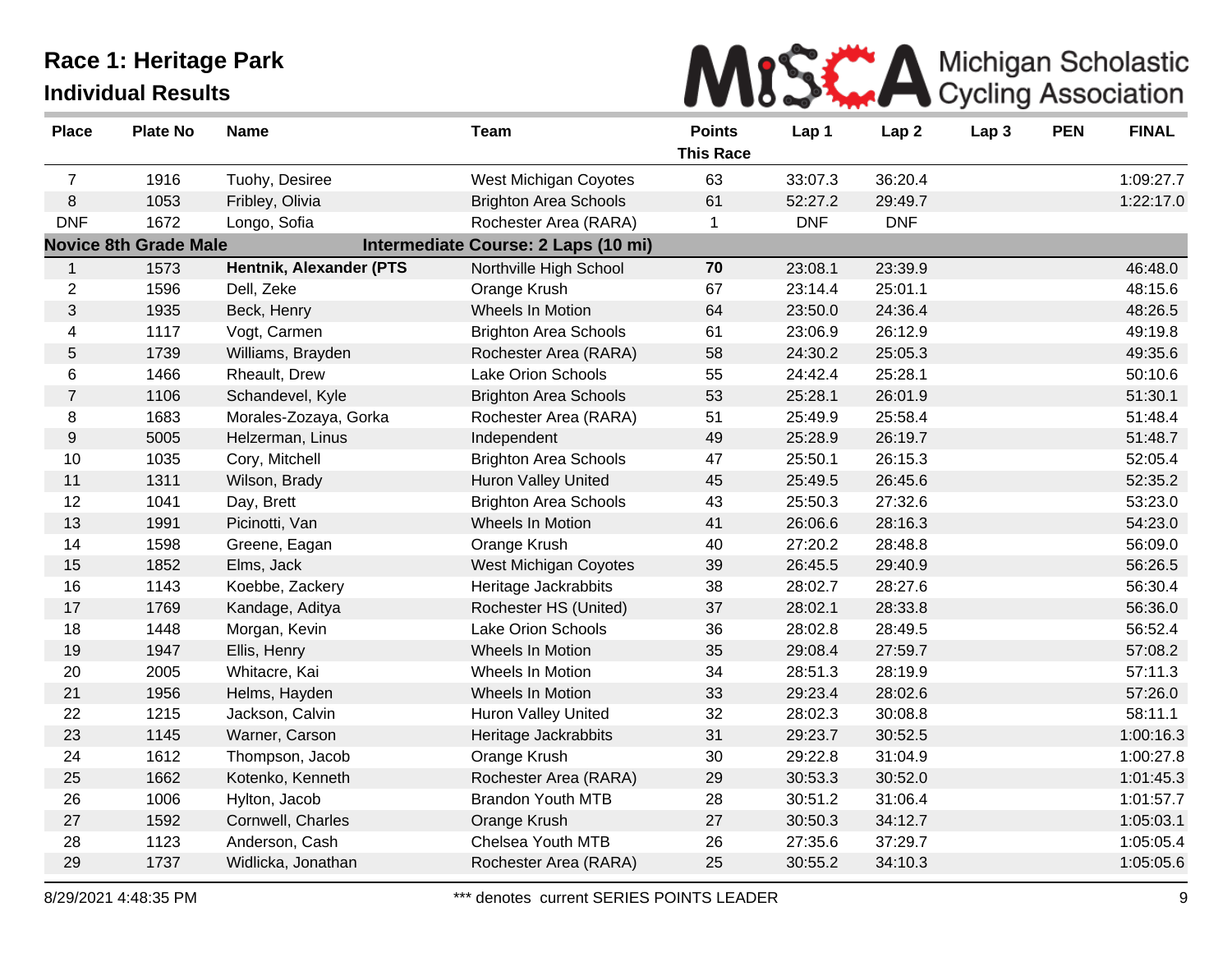

| <b>Place</b>     | <b>Plate No</b>              | <b>Name</b>             | <b>Team</b>                         | <b>Points</b><br><b>This Race</b> | Lap 1      | Lap <sub>2</sub> | Lap <sub>3</sub> | <b>PEN</b> | <b>FINAL</b> |
|------------------|------------------------------|-------------------------|-------------------------------------|-----------------------------------|------------|------------------|------------------|------------|--------------|
| 30               | 1329                         | Cook, Aiden             | <b>Chelsea Youth MTB</b>            | 24                                | 31:35.3    | 33:52.8          |                  |            | 1:05:28.2    |
| 31               | 1054                         | Galloway, Logan         | <b>Brighton Area Schools</b>        | 23                                | 31:06.7    | 34:25.0          |                  |            | 1:05:31.8    |
| 32               | 1988                         | Nazario, Dominic        | Wheels In Motion                    | 22                                | 32:35.9    | 36:14.9          |                  |            | 1:08:50.9    |
| 33               | 1008                         | Janette, Connor         | <b>Brandon Youth MTB</b>            | 21                                | 32:05.0    | 36:47.4          |                  |            | 1:08:52.5    |
| 34               | 1045                         | Diamond, Brayden        | <b>Brighton Area Schools</b>        | 20                                | 32:03.0    | 37:21.4          |                  |            | 1:09:24.4    |
| 35               | 5012                         | Nelson, Bodie           | Independent                         | 19                                | 36:31.4    | 39:25.0          |                  |            | 1:15:56.5    |
| 36               | 1388                         | Aquilina, Ryan          | Lake Orion Schools                  | 18                                | 37:17.0    | 38:40.3          |                  |            | 1:15:57.4    |
| <b>DNF</b>       | 1161                         | Boyd, Aiden             | <b>Huron Valley United</b>          | $\mathbf{1}$                      | <b>DNF</b> | <b>DNF</b>       |                  |            |              |
| <b>DNF</b>       | 1595                         | Dell, Edward            | Orange Krush                        | $\mathbf 1$                       | <b>DNF</b> | <b>DNF</b>       |                  |            |              |
|                  | <b>Novice 7th Grade Male</b> |                         | Intermediate Course: 2 Laps (10 mi) |                                   |            |                  |                  |            |              |
| $\mathbf{1}$     | 1190                         | Crane, Parker (PTS LDR) | <b>Huron Valley United</b>          | 70                                | 23:54.5    | 24:13.3          |                  |            | 48:07.8      |
| $\overline{2}$   | 1183                         | Christensen, Soren      | <b>Huron Valley United</b>          | 67                                | 23:55.0    | 24:40.0          |                  |            | 48:35.1      |
| 3                | 1715                         | Smith, Logan            | Rochester Area (RARA)               | 64                                | 23:51.2    | 25:51.3          |                  |            | 49:42.6      |
| 4                | 1907                         | Roberts, Easton         | West Michigan Coyotes               | 61                                | 25:25.2    | 26:50.6          |                  |            | 52:15.8      |
| $\sqrt{5}$       | 5024                         | Wise, Benjamin          | NE Indiana Trailblazers             | 58                                | 26:10.1    | 26:09.5          |                  |            | 52:19.6      |
| 6                | 1614                         | Villemure, Garrett      | Orange Krush                        | 55                                | 26:34.1    | 27:25.7          |                  |            | 53:59.9      |
| $\overline{7}$   | 1632                         | Carnwath, Caleb         | Rochester Area (RARA)               | 53                                | 25:59.8    | 29:00.5          |                  |            | 55:00.3      |
| 8                | 1503                         | Gessford, Logan         | Midland MTB Crew                    | 51                                | 27:59.2    | 28:00.7          |                  |            | 56:00.0      |
| $\boldsymbol{9}$ | 1433                         | LaGest, Nathan          | Lake Orion Schools                  | 49                                | 27:58.5    | 29:30.8          |                  |            | 57:29.4      |
| 10               | 1721                         | Truelove III, Ralph     | Rochester Area (RARA)               | 47                                | 27:52.6    | 30:03.8          |                  |            | 57:56.5      |
| 11               | 1857                         | Fournier, Braedon       | West Michigan Coyotes               | 45                                | 28:22.5    | 29:59.0          |                  |            | 58:21.5      |
| 12               | 1194                         | Donohue, Griffin        | Huron Valley United                 | 43                                | 28:18.6    | 30:29.3          |                  |            | 58:48.0      |
| 13               | 1686                         | Muenk, Cullen           | Rochester Area (RARA)               | 41                                | 28:39.2    | 30:58.2          |                  |            | 59:37.5      |
| 14               | 1587                         | Bordine, Jaxson         | Orange Krush                        | 40                                | 29:09.6    | 30:43.8          |                  |            | 59:53.5      |
| 15               | 1785                         | Rodda, Tyler            | Rochester HS (United)               | 39                                | 27:26.6    | 32:29.5          |                  |            | 59:56.2      |
| 16               | 1915                         | Todd, Landen            | West Michigan Coyotes               | 38                                | 29:47.1    | 31:55.9          |                  |            | 1:01:43.0    |
| 17               | 1001                         | Blackmer, Colton        | <b>Brandon Youth MTB</b>            | 37                                | 28:17.4    | 33:26.2          |                  |            | 1:01:43.7    |
| 18               | 1518                         | Myers, Jackson          | Midland MTB Crew                    | 36                                | 30:36.5    | 34:21.4          |                  |            | 1:04:58.0    |
| 19               | 1609                         | Schiffman, Eamon        | Orange Krush                        | 35                                | 33:06.3    | 35:36.1          |                  |            | 1:08:42.4    |
| 20               | 1627                         | Beros, Carter           | Rochester Area (RARA)               | 34                                | 35:18.4    | 38:32.8          |                  |            | 1:13:51.2    |
| 21               | 1623                         | Barker, Owen            | Rochester Area (RARA)               | 33                                | 41:31.9    | 35:29.5          |                  |            | 1:17:01.5    |
| 22               | 1473                         | Stabenow, Walter        | Lake Orion Schools                  | 32                                | 36:06.6    | 42:13.1          |                  |            | 1:18:19.7    |
| 23               | 1404                         | Florence, Landon        | Lake Orion Schools                  | 31                                | 51:20.4    | 45:32.8          |                  |            | 1:36:53.2    |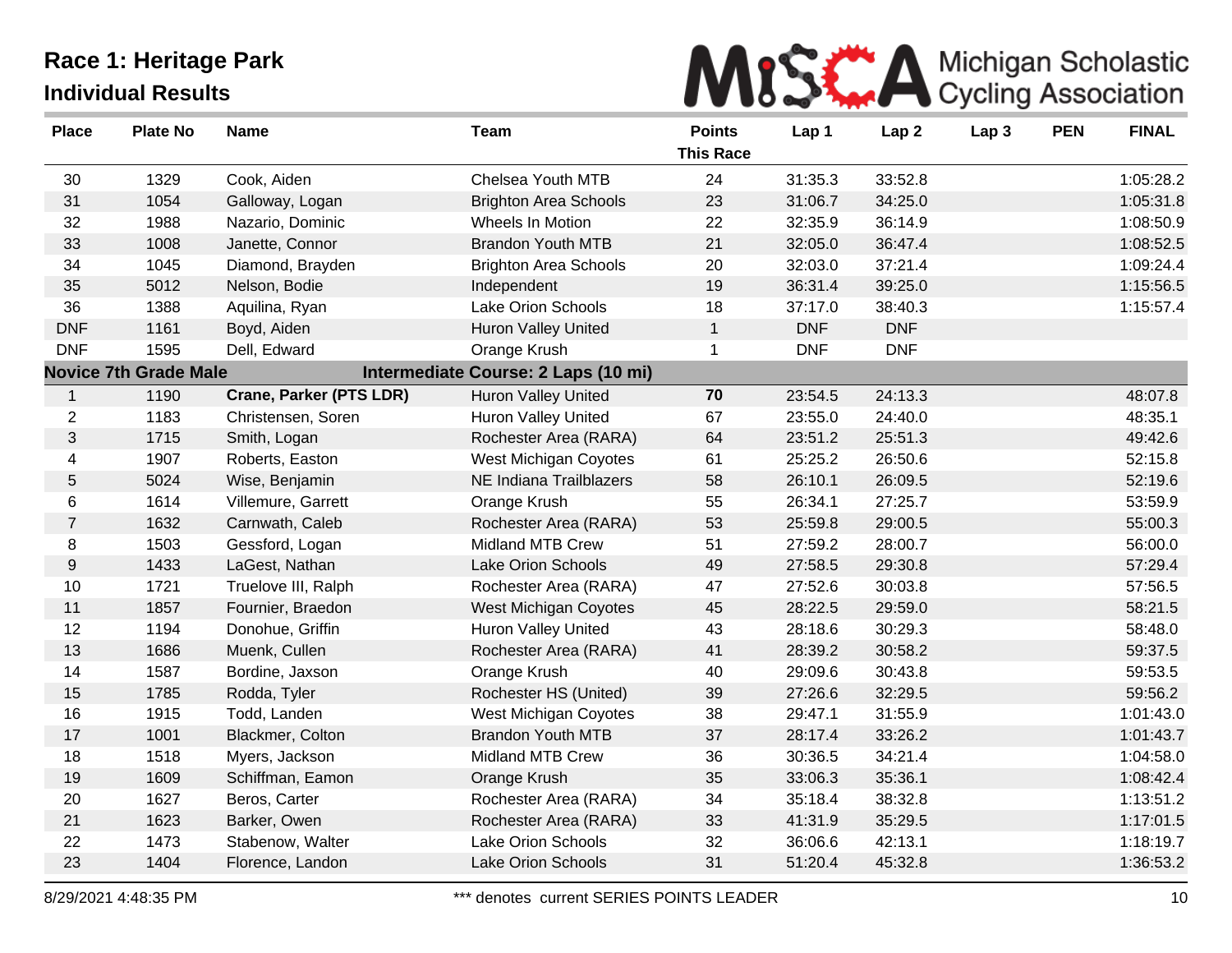

| <b>Place</b>   | <b>Plate No</b>                 | <b>Name</b>                | <b>Team</b>                         | <b>Points</b><br><b>This Race</b> | Lap 1      | Lap <sub>2</sub> | Lap <sub>3</sub> | <b>PEN</b> | <b>FINAL</b> |
|----------------|---------------------------------|----------------------------|-------------------------------------|-----------------------------------|------------|------------------|------------------|------------|--------------|
| <b>DNF</b>     | 1109                            | Smith, Garrett             | <b>Brighton Area Schools</b>        | $\mathbf 1$                       | 26:12.6    | <b>DNF</b>       |                  |            |              |
| <b>DNF</b>     | 1700                            | Pugno-Mailey, Obadiah      | Rochester Area (RARA)               | $\mathbf{1}$                      | 27:33.7    | <b>DNF</b>       |                  |            |              |
| <b>DNF</b>     | 1706                            | Rentrop, Luis              | Rochester Area (RARA)               | $\mathbf 1$                       | <b>DNF</b> | <b>DNF</b>       |                  |            |              |
|                | <b>Novice 6th Grade Male</b>    |                            | Intermediate Course: 2 Laps (10 mi) |                                   |            |                  |                  |            |              |
| $\mathbf{1}$   | 1674                            | Mahoney, Gabriel (PTS LDR) | Rochester Area (RARA)               | 70                                | 25:31.7    | 26:19.1          |                  |            | 51:50.9      |
| $\overline{c}$ | 1554                            | Cordes, Levi               | NE Indiana Trailblazers             | 67                                | 27:22.0    | 25:30.5          |                  |            | 52:52.6      |
| 3              | 1295                            | Thielen, Nicholas          | <b>Huron Valley United</b>          | 64                                | 27:22.8    | 28:32.2          |                  |            | 55:55.1      |
| 4              | 1317                            | Wolcott, Nolan             | <b>Huron Valley United</b>          | 61                                | 27:21.8    | 28:50.4          |                  |            | 56:12.3      |
| 5              | 1585                            | Adkins, Cole               | Orange Krush                        | 58                                | 28:35.1    | 29:10.9          |                  |            | 57:46.1      |
| 6              | 1684                            | Morales-Zozaya, Matteo     | Rochester Area (RARA)               | 55                                | 29:40.1    | 30:38.4          |                  |            | 1:00:18.6    |
| $\overline{7}$ | 1105                            | Schandevel, Kevin          | <b>Brighton Area Schools</b>        | 53                                | 28:59.8    | 33:00.3          |                  |            | 1:02:00.2    |
| 8              | 1345                            | Horan, Xander              | Independent                         | 51                                | 31:04.2    | 33:49.4          |                  |            | 1:04:53.7    |
| 9              | 1348                            | Hyde, Liam                 | Independent                         | 49                                | 31:02.0    | 34:01.7          |                  |            | 1:05:03.7    |
| $10$           | 1163                            | Boyd, Brock                | Huron Valley United                 | 47                                | 30:53.1    | 37:26.6          |                  |            | 1:08:19.8    |
| 11             | 1472                            | Soule, Charlie             | Lake Orion Schools                  | 45                                | 34:05.4    | 34:56.4          |                  |            | 1:09:01.9    |
| 12             | 1201                            | Hamlin, Caiden             | <b>Huron Valley United</b>          | 43                                | 37:24.6    | 43:25.3          |                  |            | 1:20:50.0    |
| 13             | 1015                            | Savoie, Ryan               | <b>Brandon Youth MTB</b>            | 41                                | 37:59.8    | 45:02.9          |                  |            | 1:23:02.8    |
| 14             | 1875                            | Leitow, Owen               | West Michigan Coyotes               | 40                                | 34:48.1    | 51:15.3          |                  |            | 1:26:03.4    |
| 15             | 1434                            | Lawless, Britton           | <b>Lake Orion Schools</b>           | 39                                | 40:23.6    | 47:14.3          |                  |            | 1:27:38.0    |
| <b>DNF</b>     | 1507                            | Holliday, Jakob            | <b>Midland MTB Crew</b>             | $\mathbf 1$                       | 40:56.9    | <b>DNF</b>       |                  |            |              |
| <b>DNF</b>     | 1705                            | Rentrop, Lennox            | Rochester Area (RARA)               | $\mathbf{1}$                      | <b>DNF</b> | <b>DNF</b>       |                  |            |              |
| <b>DNF</b>     | 1808                            | Martz, Aiden               | South Lyon Youth MTB                | 1                                 | 38:16.1    | <b>DNF</b>       |                  |            |              |
|                | <b>Advanced Elementary Male</b> |                            | Intermediate Course: 2 Laps (10 mi) |                                   |            |                  |                  |            |              |
| $\mathbf{1}$   | 1848                            | DeWall, Luke (PTS LDR)     | West Michigan Coyotes               | 70                                | 23:26.6    | 23:19.6          |                  |            | 46:46.2      |
| $\overline{2}$ | 1390                            | Babichev, Artem            | Lake Orion Schools                  | 67                                | 23:27.4    | 24:04.0          |                  |            | 47:31.4      |
| $\mathfrak{S}$ | 1230                            | Kollien, Sawyer            | <b>Huron Valley United</b>          | 64                                | 25:46.5    | 25:45.0          |                  |            | 51:31.5      |
| 4              | 5001                            | DelValle, Wyatt            | Independent                         | 61                                | 25:44.2    | 26:59.7          |                  |            | 52:44.0      |
| 5              | 1697                            | Pokowski, Tyler            | Rochester Area (RARA)               | 58                                | 26:04.3    | 27:07.9          |                  |            | 53:12.3      |
| 6              | 1619                            | Yessian, Grant             | Orange Krush                        | 55                                | 26:25.1    | 27:40.6          |                  |            | 54:05.7      |
| $\overline{7}$ | 1870                            | Hughes, William            | West Michigan Coyotes               | 53                                | 26:31.0    | 28:10.1          |                  |            | 54:41.1      |
| 8              | 1836                            | Carpenter, Kellen          | West Michigan Coyotes               | 51                                | 28:15.3    | 28:32.8          |                  |            | 56:48.2      |
| 9              | 1601                            | Keyes, James               | Orange Krush                        | 49                                | 28:23.6    | 29:08.2          |                  |            | 57:31.8      |
| 10             | 1665                            | Krasnov, Daniel            | Rochester Area (RARA)               | 47                                | 28:37.4    | 29:03.5          |                  |            | 57:41.0      |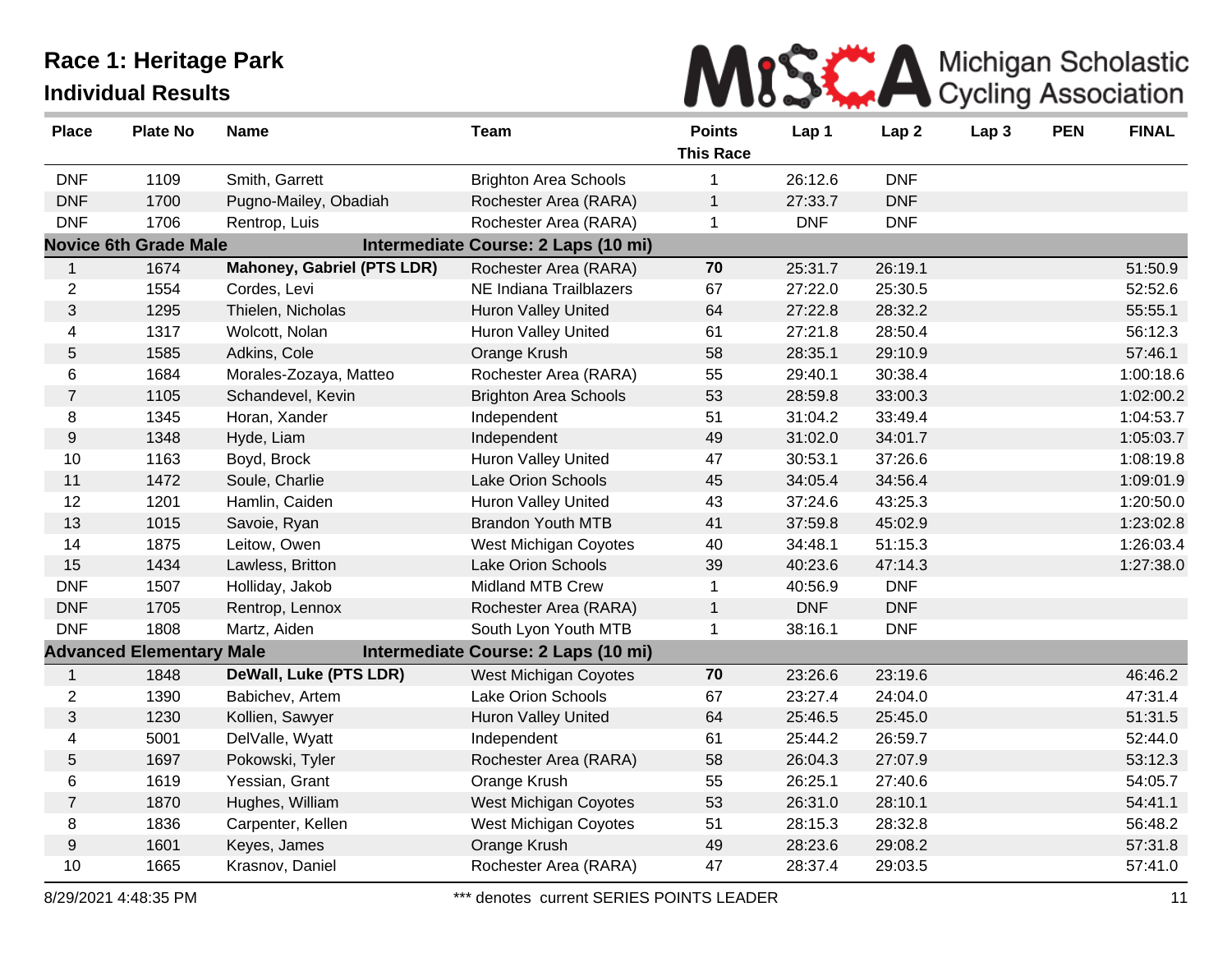

| <b>Place</b>   | <b>Plate No</b>                   | <b>Name</b>               | Team                                | <b>Points</b>    | Lap 1      | Lap <sub>2</sub> | Lap <sub>3</sub> | <b>PEN</b> | <b>FINAL</b> |
|----------------|-----------------------------------|---------------------------|-------------------------------------|------------------|------------|------------------|------------------|------------|--------------|
|                |                                   |                           |                                     | <b>This Race</b> |            |                  |                  |            |              |
| 11             | 1439                              | Lucia, Landon             | <b>Lake Orion Schools</b>           | 45               | 29:12.7    | 35:53.5          |                  |            | 1:05:06.3    |
| 12             | 1943                              | Burton, Brayden           | Wheels In Motion                    | 43               | 35:47.2    | 38:44.9          |                  |            | 1:14:32.1    |
|                | <b>Advanced Elementary Female</b> |                           | Intermediate Course: 2 Laps (10 mi) |                  |            |                  |                  |            |              |
| $\mathbf{1}$   | 1094                              | Pobocik, Olivia (PTS LDR) | <b>Brighton Area Schools</b>        | 70               | 26:16.1    | 28:57.3          |                  |            | 55:13.4      |
| $\overline{2}$ | 1189                              | Crane, Joanie             | <b>Huron Valley United</b>          | 67               | 28:19.8    | 31:18.5          |                  |            | 59:38.4      |
| 3              | 1151                              | Bishop, Sabine            | <b>Huron Valley United</b>          | 64               | 29:09.8    | 31:07.6          |                  |            | 1:00:17.4    |
| 4              | 1418                              | Heist, Sylvie             | Lake Orion Schools                  | 61               | 29:36.8    | 31:24.6          |                  |            | 1:01:01.5    |
| 5              | 1851                              | Drajka, Reese             | West Michigan Coyotes               | 58               | 29:31.0    | 33:45.8          |                  |            | 1:03:16.9    |
| 6              | 1819                              | Battjes, Matia            | <b>West Michigan Coyotes</b>        | 55               | 31:55.5    | 32:21.0          |                  |            | 1:04:16.6    |
| $\overline{7}$ | 1954                              | Hann-Morgan, Maliyah      | Wheels In Motion                    | 53               | 42:03.7    | 40:04.9          |                  |            | 1:22:08.7    |
| 8              | 1380                              | Trierweiler, Ocean        | Independent                         | 51               | 43:03.2    | 46:48.1          |                  |            | 1:29:51.4    |
| <b>DNF</b>     | 1167                              | Brzuchanski, Jane         | Huron Valley United                 | $\mathbf{1}$     | <b>DNF</b> | <b>DNF</b>       |                  |            |              |
|                | <b>Upper Elementary Male</b>      |                           | Beginner Course: 1 Laps (3.5 mi)    |                  |            |                  |                  |            |              |
|                | 1233                              | Kowalski, Grady (PTS LDR) | Huron Valley United                 | 60               | 17:43.3    |                  |                  |            | 17:43.3      |
| $\overline{2}$ | 1641                              | DAnna, Francesco          | Rochester Area (RARA)               | 57               | 17:49.4    |                  |                  |            | 17:49.4      |
| 3              | 1420                              | Hill, Gavin               | Lake Orion Schools                  | 54               | 17:49.7    |                  |                  |            | 17:49.7      |
| 4              | 1372                              | Schultz, Ryker            | Independent                         | 51               | 17:51.2    |                  |                  |            | 17:51.2      |
| 5              | 1633                              | Carnwath, Logan           | Rochester Area (RARA)               | 48               | 18:22.2    |                  |                  |            | 18:22.2      |
| 6              | 1208                              | Hill, Ryan                | <b>Huron Valley United</b>          | 45               | 18:42.7    |                  |                  |            | 18:42.7      |
| $\overline{7}$ | 1258                              | Murphy, Travis            | Huron Valley United                 | 43               | 18:44.9    |                  |                  |            | 18:44.9      |
| $\,8\,$        | 1477                              | Trudeau, Jacob            | <b>Lake Orion Schools</b>           | 41               | 18:46.7    |                  |                  |            | 18:46.7      |
| 9              | 1555                              | Cordes, Myles             | NE Indiana Trailblazers             | 39               | 19:13.3    |                  |                  |            | 19:13.3      |
| 10             | 1274                              | Rodner, Jacob             | Huron Valley United                 | 37               | 19:41.8    |                  |                  |            | 19:41.8      |
| 11             | 1245                              | Mallory, Griffin          | Huron Valley United                 | 35               | 19:56.3    |                  |                  |            | 19:56.3      |
| 12             | 1209                              | Hlahla, Matthieu          | <b>Huron Valley United</b>          | 33               | 20:18.9    |                  |                  |            | 20:18.9      |
| 13             | 1989                              | Nazario, Gabriel          | Wheels In Motion                    | 31               | 20:21.2    |                  |                  |            | 20:21.2      |
| 14             | 1267                              | Palumbo, Frank            | <b>Huron Valley United</b>          | 30               | 20:24.4    |                  |                  |            | 20:24.4      |
| 15             | 1826                              | Boer, Jakob               | West Michigan Coyotes               | 29               | 20:42.8    |                  |                  |            | 20:42.8      |
| 16             | 1611                              | Stapula, Cole             | Orange Krush                        | 28               | 20:43.9    |                  |                  |            | 20:43.9      |
| 17             | 1449                              | Morgan, Mark              | Lake Orion Schools                  | 27               | 20:46.4    |                  |                  |            | 20:46.4      |
| 18             | 1351                              | Kluesner, Caleb           | Independent                         | 26               | 20:46.7    |                  |                  |            | 20:46.7      |
| 19             | 1011                              | Lasco, Maxx               | <b>Brandon Youth MTB</b>            | 25               | 21:03.5    |                  |                  |            | 21:03.5      |
| 20             | 1599                              | Huffman, Liam             | Orange Krush                        | 24               | 21:06.5    |                  |                  |            | 21:06.5      |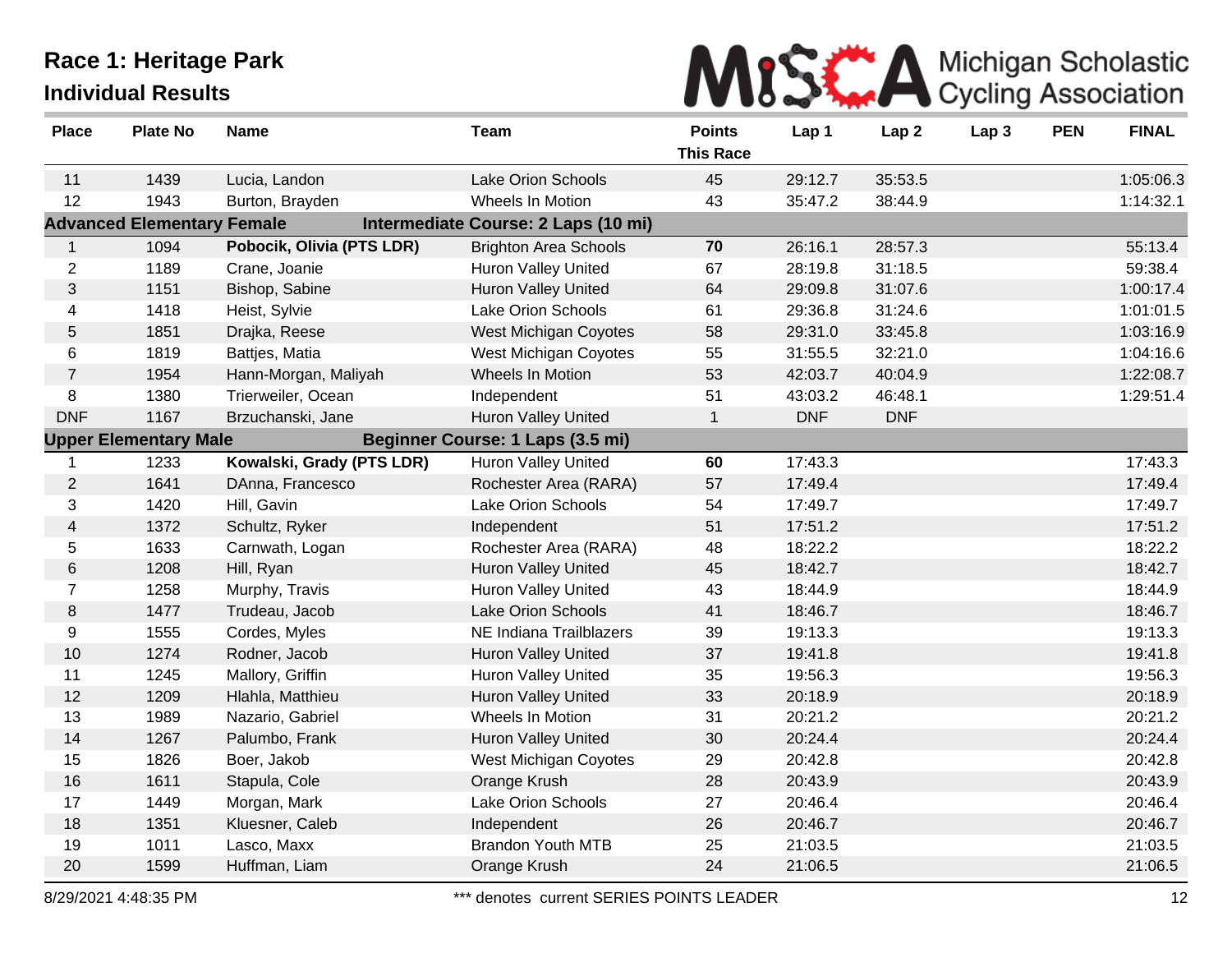

| <b>Place</b>   | <b>Plate No</b>                | <b>Name</b>                | <b>Team</b>                      | <b>Points</b><br><b>This Race</b> | Lap 1   | Lap <sub>2</sub> | Lap <sub>3</sub> | <b>PEN</b> | <b>FINAL</b> |
|----------------|--------------------------------|----------------------------|----------------------------------|-----------------------------------|---------|------------------|------------------|------------|--------------|
| 21             | 1688                           | Neubauer, Nickolas         | Rochester Area (RARA)            | 23                                | 21:11.4 |                  |                  |            | 21:11.4      |
| 22             | 1634                           | Catalano, Dean             | Rochester Area (RARA)            | 22                                | 21:14.1 |                  |                  |            | 21:14.1      |
| 23             | 1996                           | Saintin, Marcel            | Wheels In Motion                 | 21                                | 21:21.9 |                  |                  |            | 21:21.9      |
| 24             | 1298                           | Tidbury, Owen              | <b>Huron Valley United</b>       | 20                                | 21:34.2 |                  |                  |            | 21:34.2      |
| 25             | 1339                           | Garthoff, Sebastian        | Independent                      | 19                                | 21:35.6 |                  |                  |            | 21:35.6      |
| 26             | 1949                           | Goeglein, Graham           | Wheels In Motion                 | 18                                | 21:55.7 |                  |                  |            | 21:55.7      |
| 27             | 1953                           | Hale, Owen                 | Wheels In Motion                 | 17                                | 22:37.9 |                  |                  |            | 22:37.9      |
| 28             | 1084                           | McFall, Matthew            | <b>Brighton Area Schools</b>     | 16                                | 23:02.6 |                  |                  |            | 23:02.6      |
| 29             | 1364                           | Norgaard, Jackson          | Independent                      | 15                                | 23:17.8 |                  |                  |            | 23:17.8      |
| 30             | 1643                           | Debiaggi, Luca             | Rochester Area (RARA)            | 14                                | 23:20.0 |                  |                  |            | 23:20.0      |
| 31             | 1845                           | Dew, Jensen                | West Michigan Coyotes            | 13                                | 23:57.4 |                  |                  |            | 23:57.4      |
| 32             | 1005                           | Eller, Colton              | <b>Brandon Youth MTB</b>         | 12                                | 24:08.4 |                  |                  |            | 24:08.4      |
| 33             | 1250                           | McFall, Nate               | <b>Huron Valley United</b>       | 11                                | 24:43.9 |                  |                  |            | 24:43.9      |
| 34             | 1680                           | McGrath, Gavin             | Rochester Area (RARA)            | 10                                | 25:05.6 |                  |                  |            | 25:05.6      |
| 35             | 5029                           | Shidler, Ryder             | Heritage Jackrabbits             | 9                                 | 25:29.9 |                  |                  |            | 25:29.9      |
| 36             | 1946                           | East, Ethan                | Wheels In Motion                 | 8                                 | 25:31.1 |                  |                  |            | 25:31.1      |
| 37             | 1076                           | Larscheid, Finnegan        | <b>Brighton Area Schools</b>     | $\overline{7}$                    | 26:04.9 |                  |                  |            | 26:04.9      |
| 38             | 1959                           | Hoag, Greyson              | Wheels In Motion                 | $\,6$                             | 26:11.1 |                  |                  |            | 26:11.1      |
| 39             | 1405                           | Florence, Trent            | Lake Orion Schools               | 5                                 | 21:57.1 |                  |                  | 05:00      | 26:57.1      |
| 40             | 1687                           | Neely, Kyle                | Rochester Area (RARA)            | $\overline{\mathbf{4}}$           | 27:08.0 |                  |                  |            | 27:08.0      |
| 41             | 5028                           | Shidler, Chase             | Heritage Jackrabbits             | 3                                 | 27:27.8 |                  |                  |            | 27:27.8      |
| 42             | 1475                           | Stewart, Dayde             | Lake Orion Schools               | $\overline{2}$                    | 27:27.9 |                  |                  |            | 27:27.9      |
| 43             | 1411                           | Garrard, Preston           | Lake Orion Schools               | $\mathbf 1$                       | 28:13.5 |                  |                  |            | 28:13.5      |
| 44             | 1361                           | Myers, Bryce               | Independent                      | $\mathbf 1$                       | 29:23.9 |                  |                  |            | 29:23.9      |
|                | <b>Upper Elementary Female</b> |                            | Beginner Course: 1 Laps (3.5 mi) |                                   |         |                  |                  |            |              |
| 1              | 1926                           | Weaver, Samantha (PTS LDR) | West Michigan Coyotes            | 60                                | 19:42.3 |                  |                  |            | 19:42.3      |
| 2              | 1158                           | Boesch, Lilah              | Huron Valley United              | 57                                | 20:34.7 |                  |                  |            | 20:34.7      |
| 3              | 1691                           | Opfer, Elsa                | Rochester Area (RARA)            | 54                                | 20:46.4 |                  |                  |            | 20:46.4      |
| 4              | 1078                           | Lutz, Ainsley              | <b>Brighton Area Schools</b>     | 51                                | 21:49.4 |                  |                  |            | 21:49.4      |
| 5              | 1884                           | Martin, Ava                | West Michigan Coyotes            | 48                                | 22:24.5 |                  |                  |            | 22:24.5      |
| $\,6$          | 1432                           | LaGest, Hannah             | Lake Orion Schools               | 45                                | 22:30.6 |                  |                  |            | 22:30.6      |
| $\overline{7}$ | 1869                           | Hughes, Erin               | West Michigan Coyotes            | 43                                | 23:20.7 |                  |                  |            | 23:20.7      |
| 8              | 1237                           | Lappin, Parker             | <b>Huron Valley United</b>       | 41                                | 23:27.5 |                  |                  |            | 23:27.5      |
|                |                                |                            |                                  |                                   |         |                  |                  |            |              |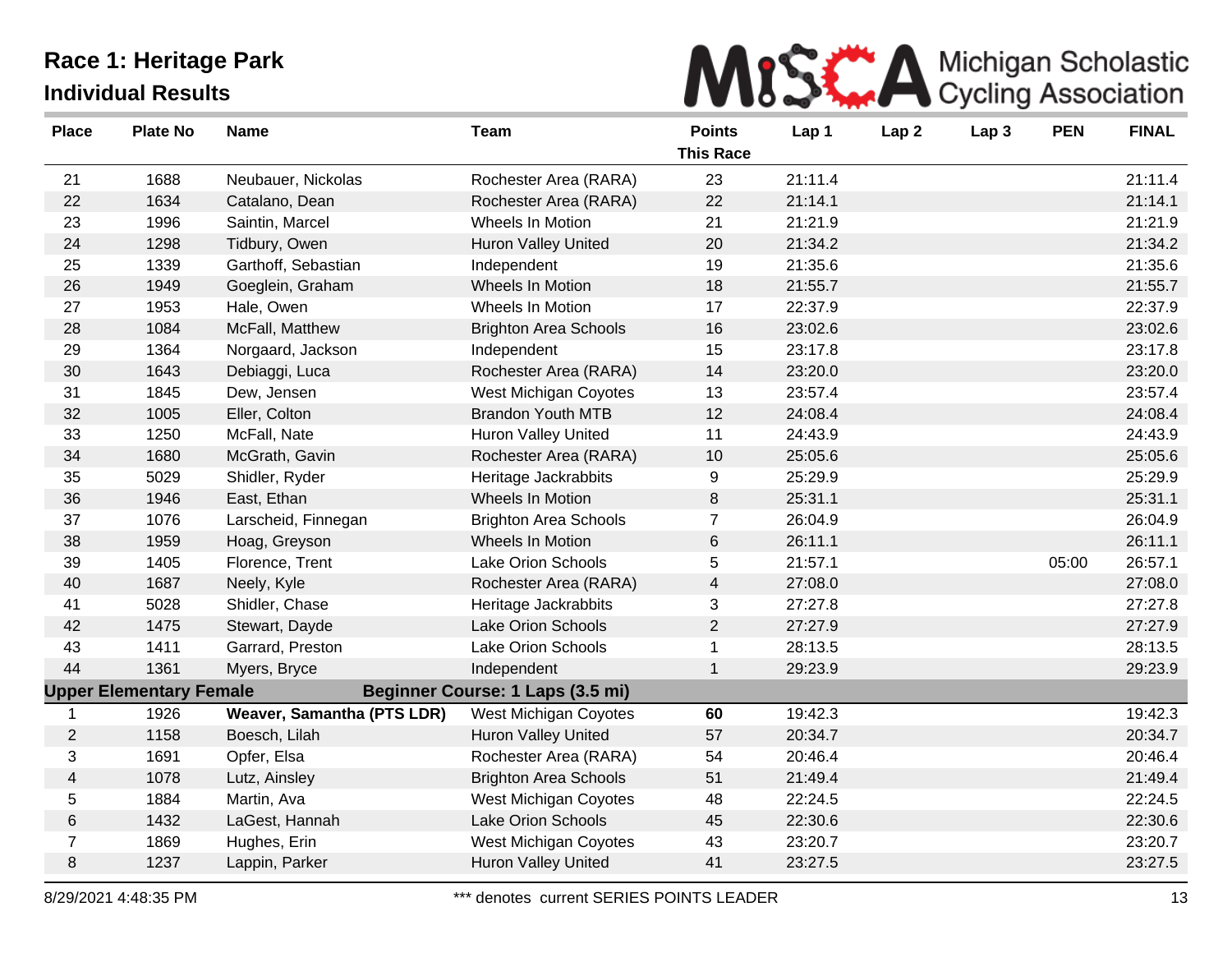

| <b>Place</b>   | <b>Plate No</b>              | <b>Name</b>             | <b>Team</b>                      | <b>Points</b><br><b>This Race</b> | Lap 1   | Lap <sub>2</sub> | Lap 3 | <b>PEN</b> | <b>FINAL</b> |
|----------------|------------------------------|-------------------------|----------------------------------|-----------------------------------|---------|------------------|-------|------------|--------------|
| 9              | 1908                         | Roberts, Harper         | West Michigan Coyotes            | 39                                | 23:30.7 |                  |       |            | 23:30.7      |
| 10             | 1637                         | Cuthbertson, Megan      | Rochester Area (RARA)            | 37                                | 23:54.9 |                  |       |            | 23:54.9      |
| 11             | 1874                         | Leitow, Olivia          | West Michigan Coyotes            | 35                                | 24:59.8 |                  |       |            | 24:59.8      |
| 12             | 1253                         | Messina, Natalie        | Huron Valley United              | 33                                | 25:09.7 |                  |       |            | 25:09.7      |
| 13             | 1009                         | Janette, Elliette       | <b>Brandon Youth MTB</b>         | 31                                | 25:16.6 |                  |       |            | 25:16.6      |
| 14             | 1336                         | Fritz, Natalie          | Independent                      | 30                                | 26:13.1 |                  |       |            | 26:13.1      |
| 15             | 1624                         | Basile, Emma            | Rochester Area (RARA)            | 29                                | 27:04.9 |                  |       |            | 27:04.9      |
| 16             | 5004                         | Mackmiller, Mekenzie    | Independent                      | 28                                | 29:09.6 |                  |       |            | 29:09.6      |
| 17             | 1217                         | Johnson, Josephine      | Huron Valley United              | 27                                | 29:25.2 |                  |       |            | 29:25.2      |
| 18             | 1604                         | Manchel, Lucy           | Orange Krush                     | 26                                | 32:51.4 |                  |       |            | 32:51.4      |
|                | <b>Lower Elementary Male</b> |                         | Beginner Course: 1 Laps (3.5 mi) |                                   |         |                  |       |            |              |
| $\mathbf{1}$   | 1847                         | DeWall, Grant (PTS LDR) | West Michigan Coyotes            | 50                                | 18:03.8 |                  |       |            | 18:03.8      |
| $\overline{2}$ | 1631                         | Carnwath, Austin        | Rochester Area (RARA)            | 47                                | 19:20.2 |                  |       |            | 19:20.2      |
| 3              | 1853                         | Eves, Owen              | West Michigan Coyotes            | 44                                | 19:55.9 |                  |       |            | 19:55.9      |
| $\overline{4}$ | 1969                         | Kennedy, Ronan          | Wheels In Motion                 | 41                                | 20:24.0 |                  |       |            | 20:24.0      |
| 5              | 1682                         | Morales-Zozaya, Dante   | Rochester Area (RARA)            | 38                                | 20:24.0 |                  |       |            | 20:24.0      |
| 6              | 1844                         | Deras, Jordan           | <b>West Michigan Coyotes</b>     | 35                                | 20:43.1 |                  |       |            | 20:43.1      |
| $\overline{7}$ | 1833                         | Broughton, James        | West Michigan Coyotes            | 33                                | 20:43.6 |                  |       |            | 20:43.6      |
| $\, 8$         | 1152                         | Bishop, Torsten         | Huron Valley United              | 31                                | 21:05.5 |                  |       |            | 21:05.5      |
| 9              | 1676                         | Malone, Alexander       | Rochester Area (RARA)            | 29                                | 21:13.4 |                  |       |            | 21:13.4      |
| 10             | 1723                         | Uh, Joshua              | Rochester Area (RARA)            | 27                                | 21:26.6 |                  |       |            | 21:26.6      |
| 11             | 1917                         | Tyron, Finneas          | West Michigan Coyotes            | 25                                | 21:46.2 |                  |       |            | 21:46.2      |
| 12             | 1437                         | Lidgey, Ryan            | Lake Orion Schools               | 23                                | 22:33.5 |                  |       |            | 22:33.5      |
| 13             | 1256                         | Moore, Thomas           | <b>Huron Valley United</b>       | 21                                | 22:49.3 |                  |       |            | 22:49.3      |
| 14             | 1178                         | Carnaghi, Noah          | Huron Valley United              | 20                                | 22:49.9 |                  |       |            | 22:49.9      |
| 15             | 1026                         | Beck, Elias             | <b>Brighton Area Schools</b>     | 19                                | 23:25.3 |                  |       |            | 23:25.3      |
| 16             | 1275                         | Rodner, Levi            | Huron Valley United              | 18                                | 23:35.8 |                  |       |            | 23:35.8      |
| 17             | 1696                         | Pokowski, Aiden         | Rochester Area (RARA)            | 17                                | 23:37.1 |                  |       |            | 23:37.1      |
| 18             | 5014                         | Jansenvangalen, Jackson | Independent                      | 16                                | 23:46.0 |                  |       |            | 23:46.0      |
| 19             | 1873                         | Leitow, Evan            | West Michigan Coyotes            | 15                                | 24:33.8 |                  |       |            | 24:33.8      |
| 20             | 1192                         | Dobrin, Everett         | Huron Valley United              | 14                                | 24:40.8 |                  |       |            | 24:40.8      |
| 21             | 1586                         | Baines, Thomas          | Orange Krush                     | 13                                | 24:48.7 |                  |       |            | 24:48.7      |
| 22             | 1726                         | Veda, Gavin             | Rochester Area (RARA)            | 12                                | 25:02.7 |                  |       |            | 25:02.7      |
|                |                              |                         |                                  |                                   |         |                  |       |            |              |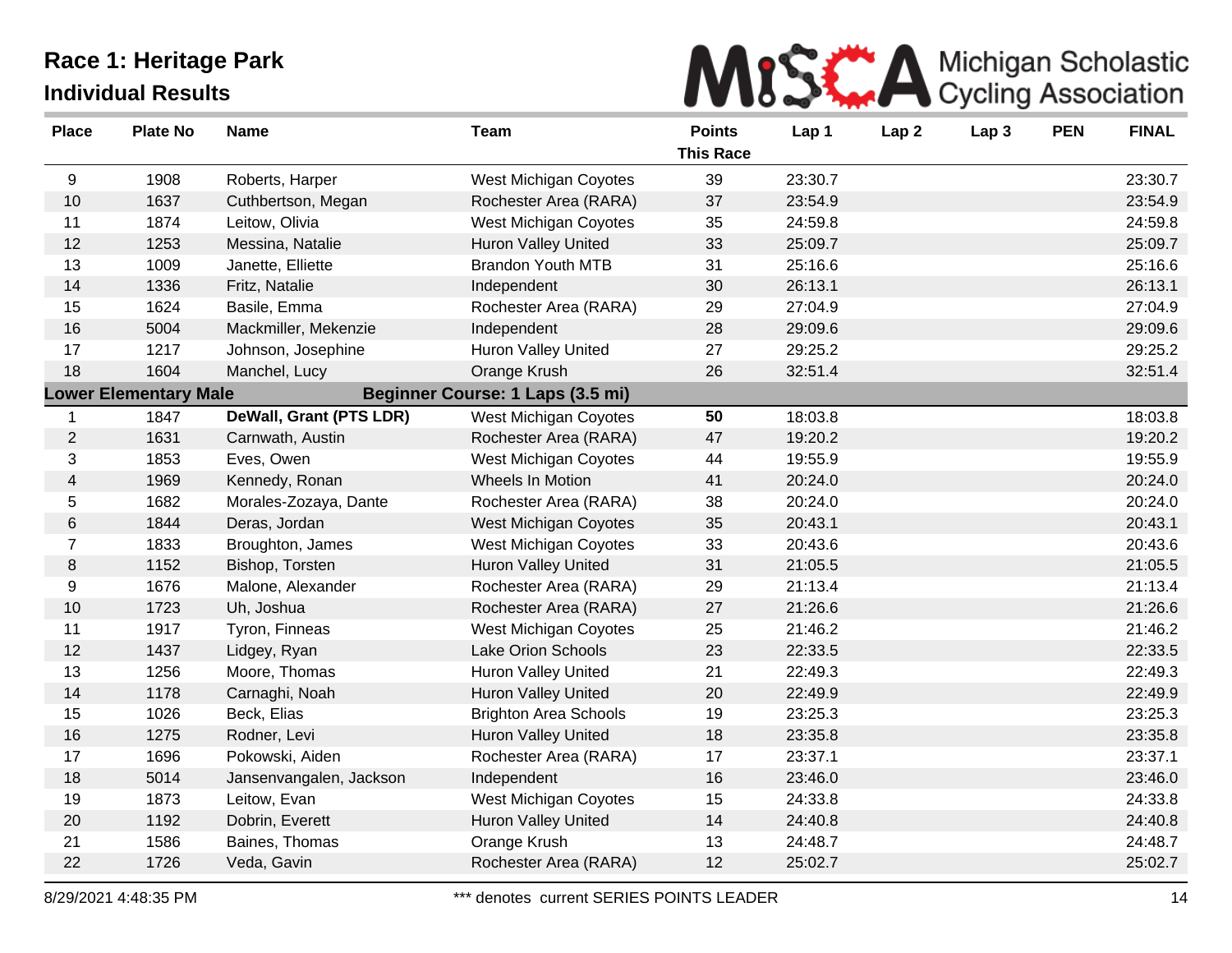

| <b>Place</b>   | <b>Plate No</b>                | <b>Name</b>                | <b>Team</b>                      | <b>Points</b><br><b>This Race</b> | Lap 1      | Lap <sub>2</sub> | Lap 3 | <b>PEN</b> | <b>FINAL</b> |
|----------------|--------------------------------|----------------------------|----------------------------------|-----------------------------------|------------|------------------|-------|------------|--------------|
|                |                                |                            |                                  |                                   |            |                  |       |            |              |
| 23             | 1642                           | D'Anna, Marcello           | Rochester Area (RARA)            | 11                                | 25:05.6    |                  |       |            | 25:05.6      |
| 24             | 1347                           | Hovey, Maximus             | Independent                      | 10                                | 25:32.1    |                  |       |            | 25:32.1      |
| 25             | 5009                           | Hohmann-Gold, Chance       | Independent                      | 9                                 | 25:33.3    |                  |       |            | 25:33.3      |
| 26             | 1648                           | Dossey, Avery              | Rochester Area (RARA)            | 8                                 | 25:36.4    |                  |       |            | 25:36.4      |
| 27             | 1403                           | Florence, Austin           | Lake Orion Schools               | $\overline{7}$                    | 26:06.6    |                  |       |            | 26:06.6      |
| 28             | 1059                           | Haberkorn, Beckham         | <b>Brighton Area Schools</b>     | 6                                 | 26:43.5    |                  |       |            | 26:43.5      |
| 29             | 1876                           | Lilly, Isaac               | West Michigan Coyotes            | 5                                 | 27:21.3    |                  |       |            | 27:21.3      |
| 30             | 1823                           | Blaszczyk, Adreian         | <b>West Michigan Coyotes</b>     | $\overline{\mathbf{4}}$           | 28:30.8    |                  |       |            | 28:30.8      |
| 31             | 1363                           | Norgaard, Cole             | Independent                      | 3                                 | 28:34.3    |                  |       |            | 28:34.3      |
| 32             | 1722                           | Uh, Henry                  | Rochester Area (RARA)            | $\overline{2}$                    | 29:53.1    |                  |       |            | 29:53.1      |
| 33             | 1338                           | Garthoff, Alasdair         | Independent                      | $\mathbf{1}$                      | 29:54.6    |                  |       |            | 29:54.6      |
| 34             | 1620                           | Abraham, Andrew            | Rochester Area (RARA)            | $\mathbf{1}$                      | 30:44.0    |                  |       |            | 30:44.0      |
| 35             | 1362                           | Myers, Hudson              | Independent                      | $\mathbf{1}$                      | 31:11.7    |                  |       |            | 31:11.7      |
| 36             | 1725                           | Veda, Callum               | Rochester Area (RARA)            | $\mathbf{1}$                      | 31:14.2    |                  |       |            | 31:14.2      |
| 37             | 1502                           | Flanery, Sullivan          | Midland MTB Crew                 | 1                                 | 32:48.7    |                  |       |            | 32:48.7      |
| 38             | 1968                           | Kennedy, Makai             | Wheels In Motion                 | $\mathbf{1}$                      | 32:50.7    |                  |       |            | 32:50.7      |
| 39             | 1216                           | Johnson, Axl               | <b>Huron Valley United</b>       | 1                                 | 33:37.2    |                  |       |            | 33:37.2      |
| 40             | 1402                           | Eastman, Hudson            | Lake Orion Schools               | $\mathbf{1}$                      | 33:41.0    |                  |       |            | 33:41.0      |
| 41             | 1342                           | Harville, Owen             | Independent                      | 1                                 | 33:52.2    |                  |       |            | 33:52.2      |
| 42             | 1727                           | Veda, Luke                 | Rochester Area (RARA)            | $\mathbf{1}$                      | 38:47.9    |                  |       |            | 38:47.9      |
| 43             | 1464                           | Posler, Theodore           | Lake Orion Schools               | 1                                 | 39:12.0    |                  |       |            | 39:12.0      |
| 44             | 1382                           | Tucker, Matthias           | Independent                      | $\mathbf{1}$                      | 41:27.0    |                  |       |            | 41:27.0      |
| 45             | 1945                           | Coryell, Liam              | Wheels In Motion                 | 1                                 | 44:46.3    |                  |       |            | 44:46.3      |
| <b>DNF</b>     | 1979                           | Langford, Silas            | Wheels In Motion                 | $\mathbf{1}$                      | <b>DNF</b> |                  |       |            |              |
|                | <b>Lower Elementary Female</b> |                            | Beginner Course: 1 Laps (3.5 mi) |                                   |            |                  |       |            |              |
| $\mathbf 1$    | 1391                           | Babicheva, Julia (PTS LDR) | Lake Orion Schools               | 50                                | 20:31.5    |                  |       |            | 20:31.5      |
| $\overline{2}$ | 1484                           | Zoschnick, Amelia          | Lake Orion Schools               | 47                                | 20:33.4    |                  |       |            | 20:33.4      |
| 3              | 1241                           | Luttenbacher, Madelyn      | Huron Valley United              | 44                                | 22:44.6    |                  |       |            | 22:44.6      |
| 4              | 1193                           | Dobrin, Vivian             | Huron Valley United              | 41                                | 23:28.4    |                  |       |            | 23:28.4      |
| 5              | 1156                           | Blazic, Ava                | Huron Valley United              | 38                                | 23:31.4    |                  |       |            | 23:31.4      |
| 6              | 1202                           | Hartman, Josie             | Huron Valley United              | 35                                | 23:57.5    |                  |       |            | 23:57.5      |
| $\overline{7}$ | 1187                           | Colegrove, Khloe           | Huron Valley United              | 33                                | 24:08.1    |                  |       |            | 24:08.1      |
| 8              | 1148                           | Adams, Vivian              | <b>Huron Valley United</b>       | 31                                | 24:39.4    |                  |       |            | 24:39.4      |
|                |                                |                            |                                  |                                   |            |                  |       |            |              |